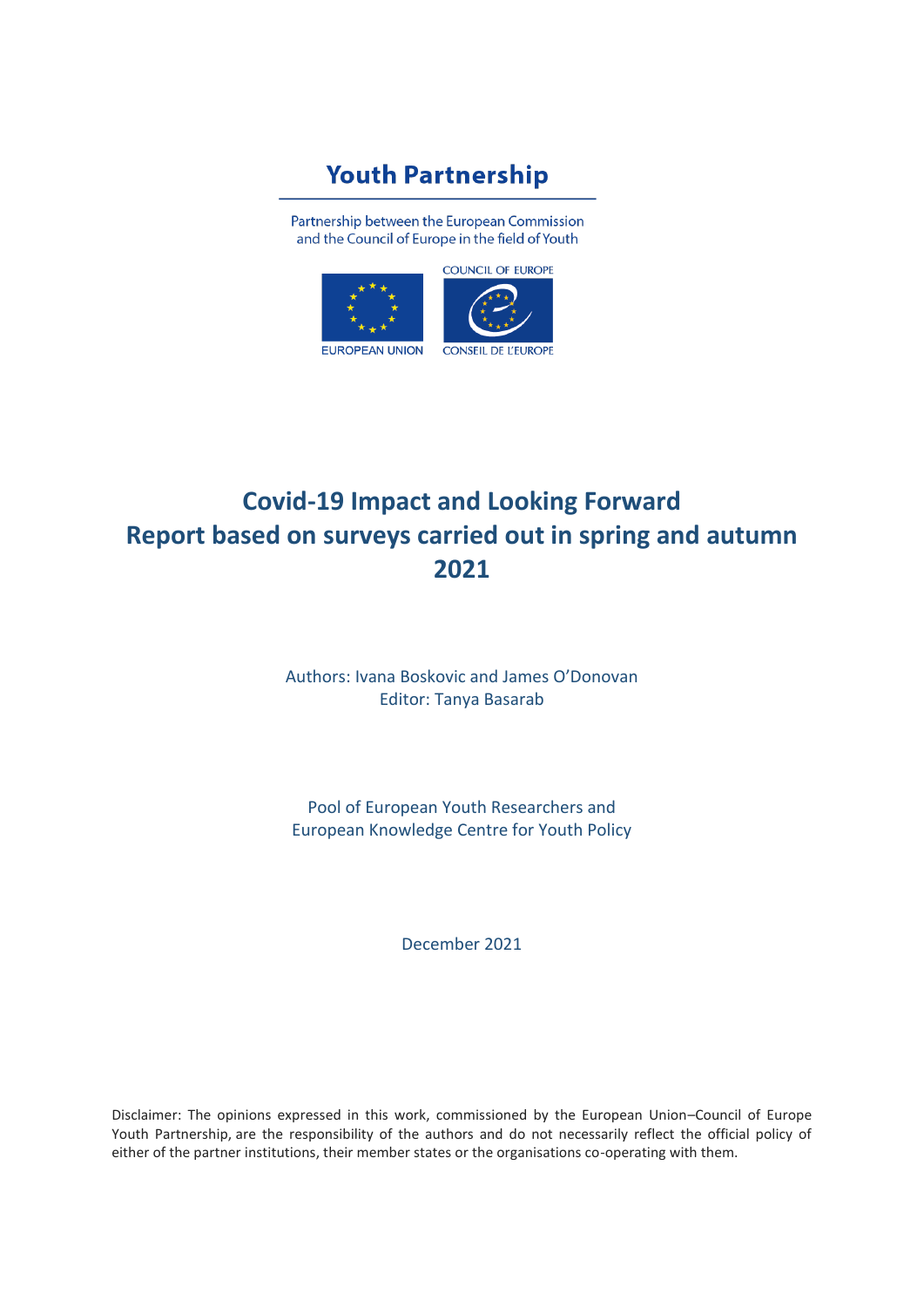### **Contents**

|           | 1. Communication with young people during COVID-19 pandemic4                                                       |
|-----------|--------------------------------------------------------------------------------------------------------------------|
|           |                                                                                                                    |
| $\bullet$ | 3. Impact of COVID-19 pandemic on state operated programmes, youth work                                            |
|           | 4. Impact of COVID-19 pandemic on NGO sector programmes, youth work<br>services and<br>other supports for<br>young |
|           | 5. Impact of the COVID-19 pandemic on the mental health and wellbeing of young                                     |
|           |                                                                                                                    |
|           | 7. Youth issues for prioritisation under European recovery                                                         |
|           |                                                                                                                    |
|           |                                                                                                                    |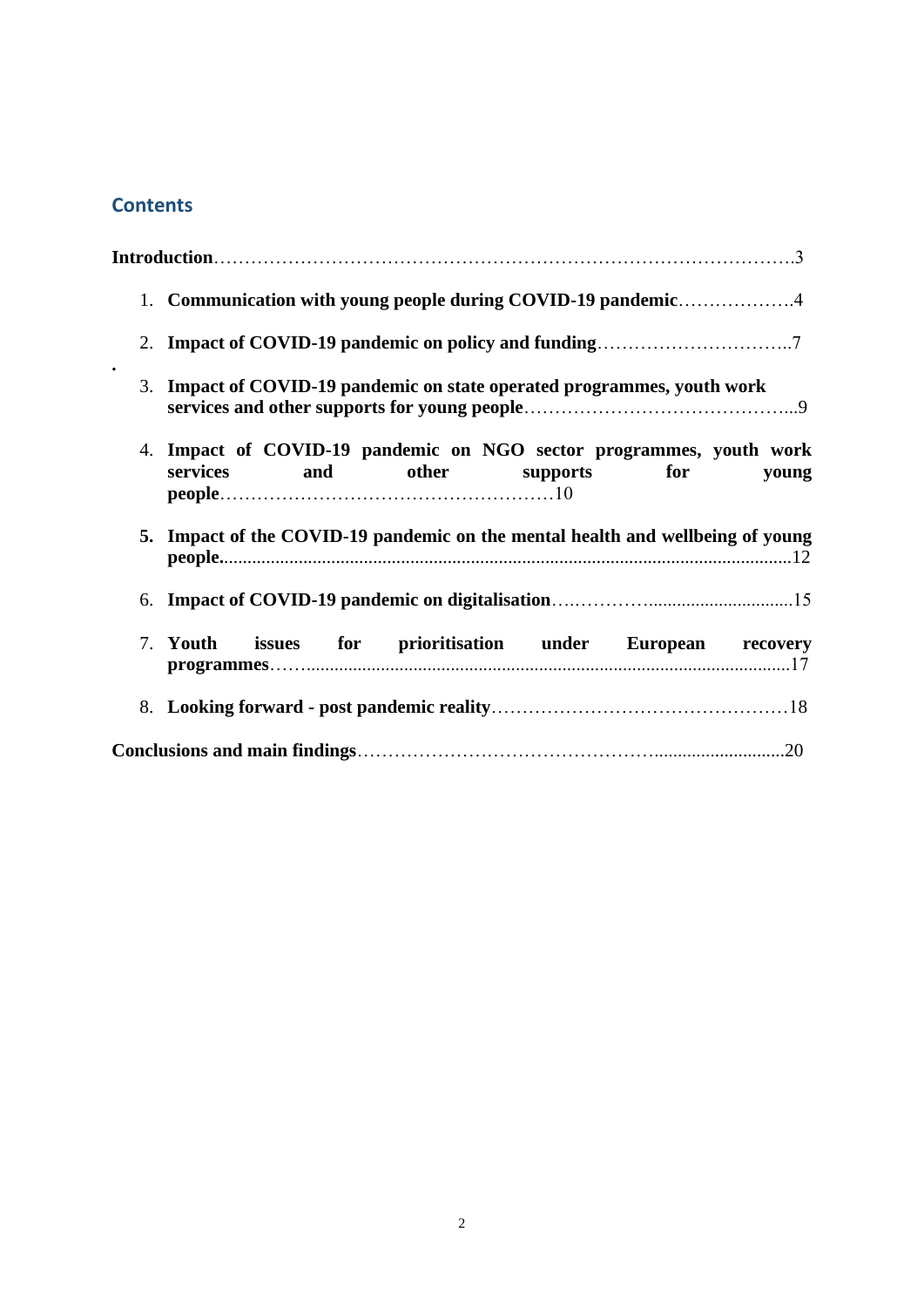#### **Introduction**

In 2021, the EU-Council of Europe youth partnership conducted two surveys (one in spring and one in autumn) that further developed and expanded on the issues that emerged from the 2020 survey on the impact of the Covid-19 pandemic on the youth sector.

These surveys were conducted within the framework of the EU-Council of Europe youth partnership's Knowledge Hub, which brings together the findings, analyses and impacts that Covid-19 is having on the lives and futures of young people.

In the spring 2021 survey, European Knowledge Centre for Youth Policy (EKCYP) correspondents and the Pool of European Youth Researchers (PEYR) were asked to give an informed and considered view on how Covid-19, ongoing restrictions and prolonged lockdowns have impacted on and been responded to by the youth sector over:

- the first year of the pandemic and related measures, March 2020 to March 2021, and
- the estimated impact and response over the coming year, 2021-2022, and beyond.

The aim was to get an interim view and assessment of the overall impact of the pandemic, how it had progressed and what the medium- to long-term effects might be; how young people in different countries across Europe had been affected by the pandemic and the continuing restrictions and lockdowns; and how it has impacted on youth policy, funding for the youth sector, state and NGO-operated programmes, youth work services and other support for young people.

Correspondents and researchers were requested to give, where possible, examples of and links to innovative developments and approaches, in place or planned, for tackling the challenges posed by the pandemic. The survey was conducted between April and June 2021, under the following headings:

- Communication with young people during the Covid-19 pandemic.
- Impact of the Covid-19 pandemic on policy and funding.
- Impact of the Covid-19 pandemic on state-operated programmes, youth work services and other support for young people.
- Impact of the Covid-19 pandemic on NGO-sector programmes, youth work services and other support for young people.

In all, 38 completed questionnaires were received from 30 countries as follows: Albania, Austria, Azerbaijan, Belarus, Belgium (Flanders), Bosnia and Herzegovina, Bulgaria, Croatia, Cyprus, the Czech Republic, Estonia, Finland, France, Georgia, Germany, Greece,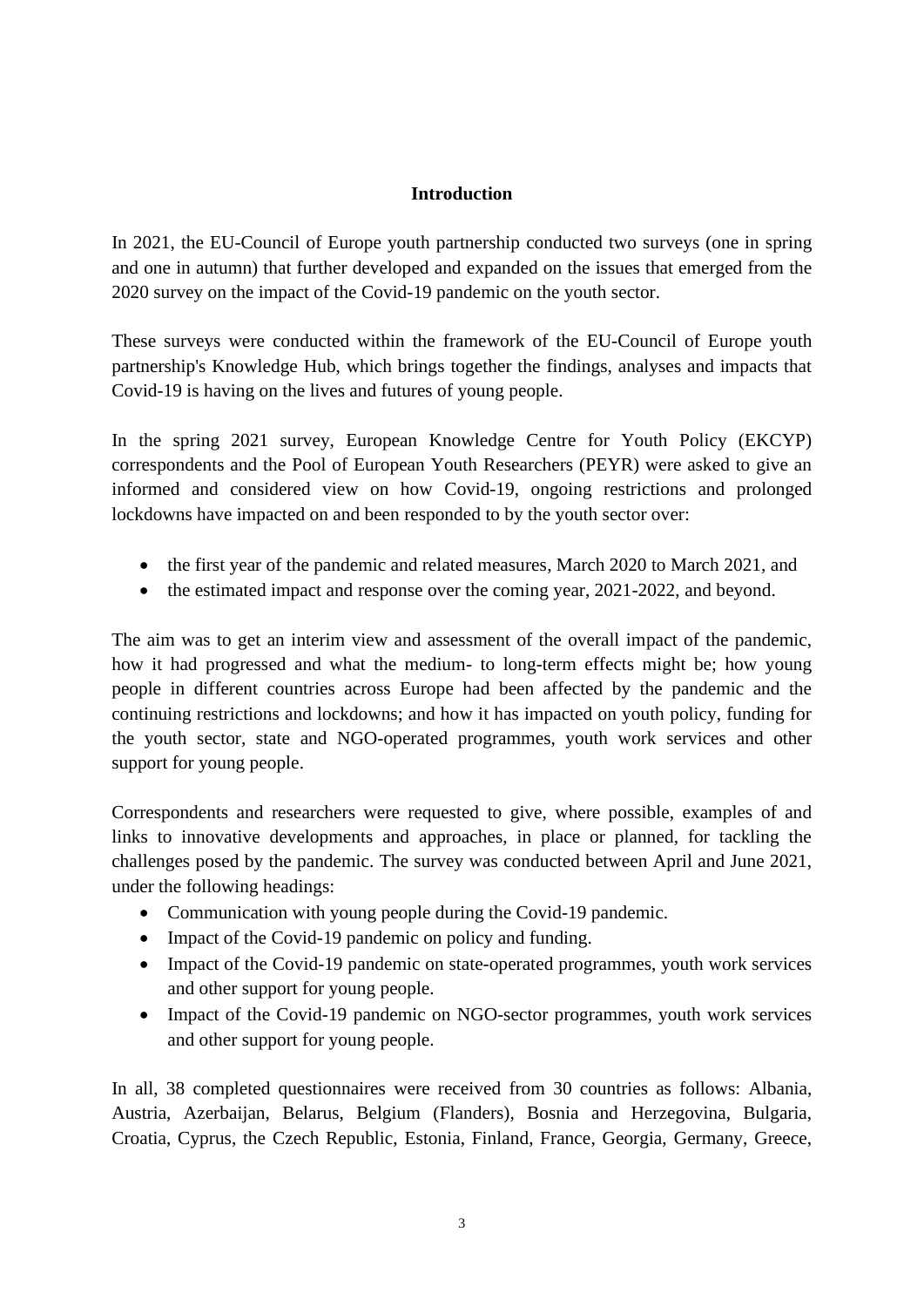Ireland, Italy, Lithuania, Luxembourg, Malta, Montenegro, North Macedonia, Norway, Poland, Romania, the Russian Federation, Serbia, Spain and Ukraine.

The second survey, which was conducted in September and October 2021, focused on four specific themes which had emerged from the previous analysis as significant policy issues during the pandemic:

- the impact of the pandemic on the mental health and well-being of young people;
- how digitalisation responded to the challenges posed by the pandemic;
- youth issues that should be prioritised under European recovery programmes;
- looking forward to post-pandemic reality.

As in the first survey, EKCYP and PEYR correspondents were asked to give an informed and considered view in responding to questions regarding how specific themes had been impacted by the pandemic and their relevance for emerging and future youth policy development.

Correspondents and researchers were requested to give, where possible, examples of emerging policy issues and innovative developments and approaches under these themes.

In all, 26 completed questionnaires were received from 21 countries as follows: Belarus, Belgium (Flanders), Bosnia and Herzegovina, Bulgaria, Croatia, Cyprus, Estonia, Finland, France, Georgia, Germany, Luxembourg, Malta, Moldova, North Macedonia, Montenegro, Poland, Romania, the Russian Federation, Serbia and Sweden.

The surveys conducted in spring and autumn 2021 also resulted in two policy briefs published in July and November 2021, available in the [Knowledge Hub's](https://pjp-eu.coe.int/en/web/youth-partnership/latest-update-and-analysis) latest updates and [analysis section](https://pjp-eu.coe.int/en/web/youth-partnership/latest-update-and-analysis)**.**

The term "country" (European Cultural Convention) rather than "member state" is used in this report.

All information and data included in the report derive solely from the responses to the questionnaires, except where other information or data are employed for illustrative or comparative purposes.

Disclaimer: The opinions expressed in this work, commissioned by the European Union– Council of Europe youth partnership, are the responsibility of the authors and do not necessarily reflect the official policy of either of the partner institutions, their member states or the organisations co-operating with them.

#### **1. Communication with young people during the Covid-19 pandemic**

In over 40% of the countries surveyed, the state sector used a variety of means – webpages, social media, posters, leaflets, brochures and television – to communicate with young people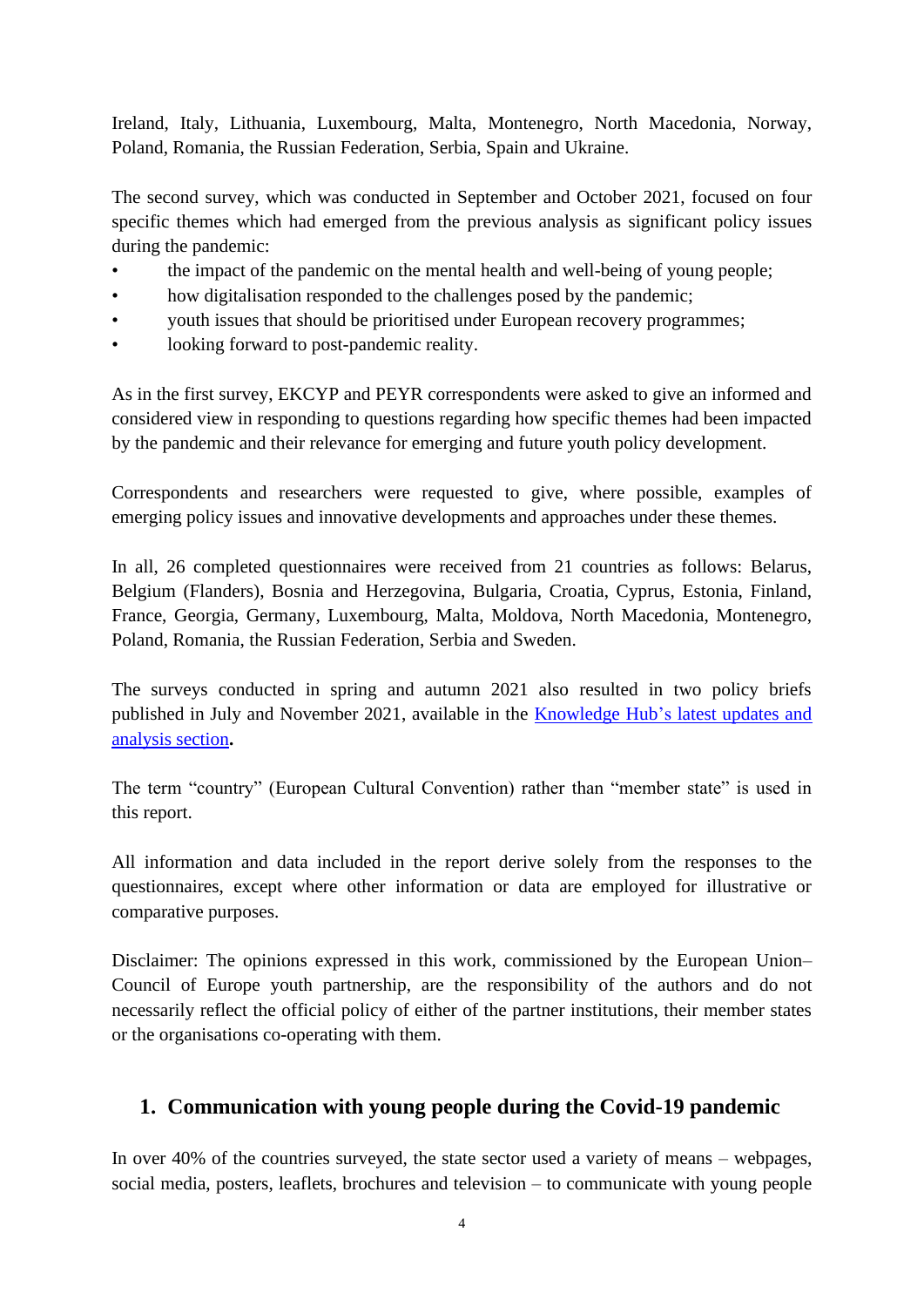on rules and regulations: the use of webpages (14%) and social media (11%) was particularly significant. In over half of the countries surveyed, the state sector applied a variety of means to communicate with young people on access to programmes and services, with significant use of webpages (16%) and social media (14%).

In almost 65% of countries surveyed, the NGO sector used a variety of means to communicate with young people on rules and regulations, while social media was used by almost 25%. In over 70% of countries surveyed, the NGO sector applied a variety of means to communicate with young people on access to programmes and services, with significant use of social media (24%).

Both the state and NGO sectors used common approaches in communicating with young people. However, there were some noticeable differences in terms of method and content.

While the state sector used a variety of means to communicate with young people, there was a focus on one-way communication – webpages, posters, leaflets, brochures, and television. In Germany, the state used posters, leaflets and brochures, while NGOs used more varied methods. In Greece, the state used a webpage, while NGOs used more social media. While the state in North Macedonia communicated basic information mainly through social media, the NGO sector was more active in using different means of communication. NGOs also appeared more active than the state in Spain. The National Youth Council of Ireland promoted online engagement and outreach youth work, provided social media campaigns on public health guidelines and positive mental health, and conducted surveys and checkins with young people.

There were also some positive state sector interventions in communication with young people.

The Youth Board of Cyprus established a working group on Covid-19, consisting of youth board officers, youth organisations' representatives and young people, as well as providing a section on its website for communicating its actions and services during the pandemic.

The Italian Youth Council (IYC) promoted several campaigns to collect the opinions and expectations of young people for the future. The IYC used surveys, focus groups, online meetings and other activities to keep young people informed, active and involved during the pandemic.

Aġenzija Żgħażagħ, the National Youth Agency in Malta, launched two services as part of a mental health awareness campaign, one aimed at young people in NGOs and the other providing one-to-one sessions with youth workers, where the focus was on providing information and counselling. The Directorate of Children, Youth and Family Affairs in Norway ran an online information and communications platform directed at young people between the ages of 13 and 20, while a website offered quality-assured information on a wide variety of topics.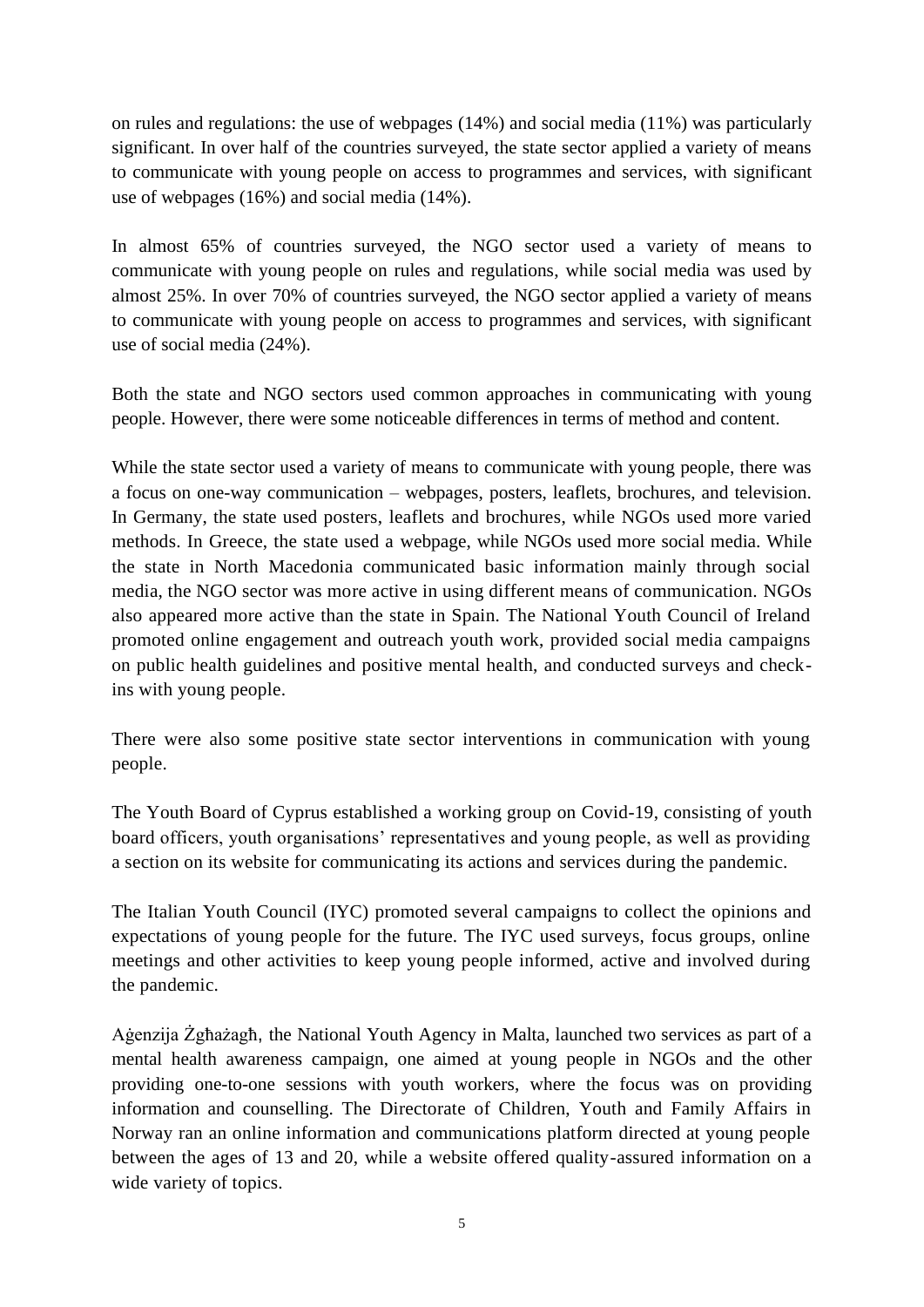There were also some examples of state/NGO co-operation and co-ordination. The Coordination Centre of Azerbaijani Volunteers was established to prevent the spread of the pandemic, while in Belgium, consultations were initiated with children and young people by NGOs and local governments on different themes. In Poland, several studies involving young people were carried out by both the state and the NGO sectors.

There appears to have been relatively little use of more interactive digital platforms, such as Zoom and Skype, in communicating with young people.

Non-formal education and training, mental health and well-being, digital skills and social services were identified as the main areas covered by the state sector in communicating with young people, while physical health, employment, social inclusion and media literacy were also highlighted.

Non-formal education and training and mental health and well-being were identified as the main areas covered by the NGO sector in communicating with young people, while digital skills, civic engagement and, to a lesser extent, social inclusion, physical health and media literacy were also highlighted.

Human rights did not emerge as a significant issue.

The NGO sector appeared more pro-active than the state sector in seeking information and feedback from young people on the impact of the pandemic.

In almost a third of the countries surveyed, the state sector did not seek information or feedback from young people. In those where it did so, the state sector focused on collecting information and feedback from young people at either the national and/or national/local level, but less so at the local level only. The NGO sector had a more balanced approach and was more active in seeking information and feedback.

Young people identified a lack of digital skills, delays and a lack of communication from the state sector and insufficient human resources as the most significant issues.

In almost 60% of countries, information and feedback was shared between the state and the NGO sectors.

In some countries, such as Estonia, Finland, Luxembourg, Norway, Ukraine, feedback was broadly shared between the state and NGO sectors, while in Bulgaria and Greece it appeared more restricted. There was also some evidence of negative media coverage and reporting that represented young people as bearing responsibility for spreading the virus.

Reference was made to "gaps in communication with young people", to communication between the state and NGO sectors as being "very limited and sporadic", to the state sector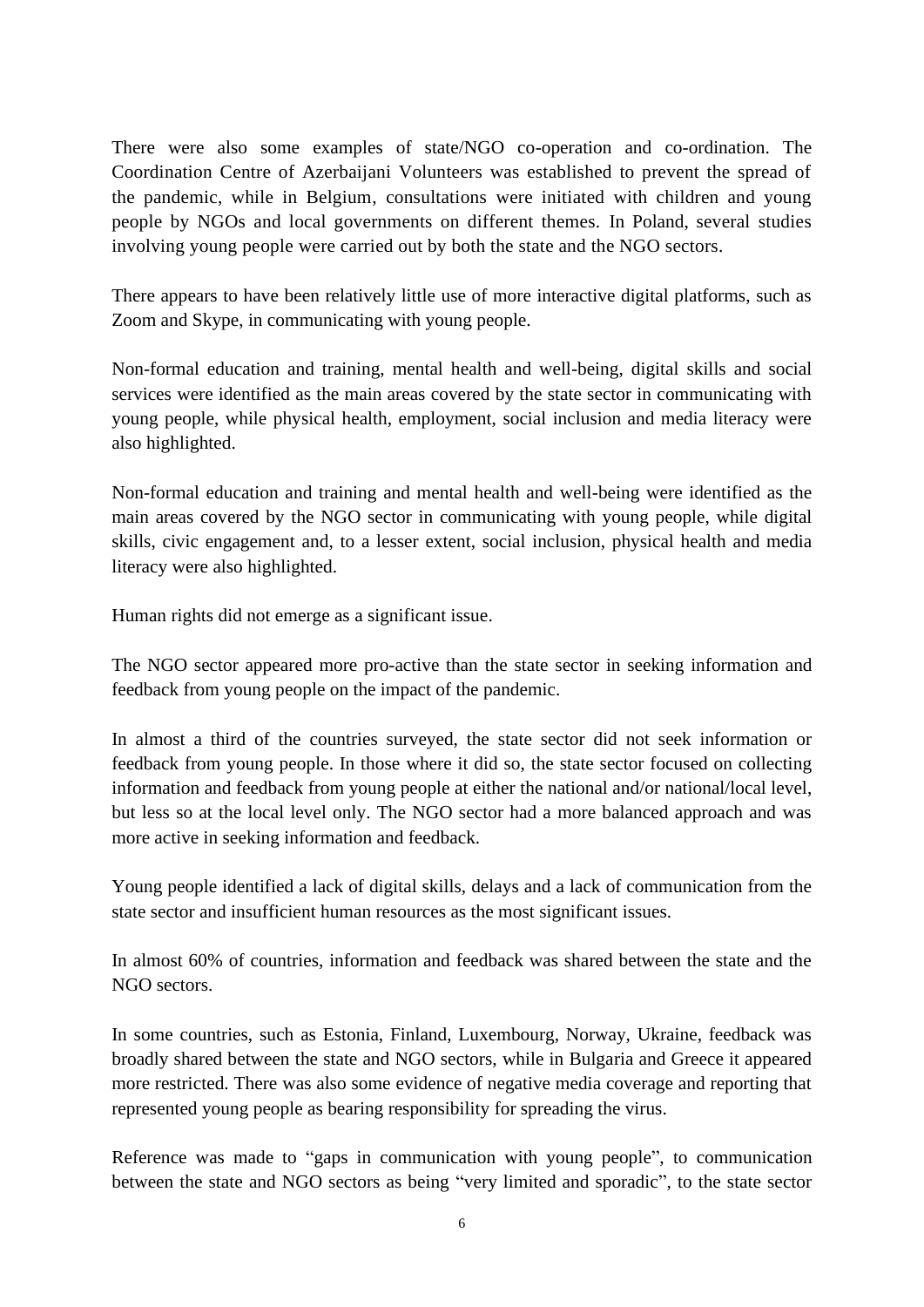being "very inefficient in communicating with young people" and, in some instances, of adopting a "highly politicised" and "not youth-friendly" approach. In some cases, young people were "dissatisfied with communications" from representatives of the public sector and policy makers.

One of the most common criticisms voiced was that the state did not communicate directly with young people. In Finland, the civil society sector and municipalities were more active in communicating with young people. In Germany, communication with young people "mainly went in one direction, addressing them as recipients of instructive information, but there were hardly any dialogical formats used".

Reference was also made to initiatives, campaigns, research reports, studies and surveys to enhance communications with young people, but in many cases, they appeared "sporadic" and coming more from the NGO sector or informal groups of young people.

The pandemic was also described as having a "far-reaching impact" on young people's lives, of some being subjected to "increased violence, threats, abuse or neglect" and of others feeling less safe than before its onset.

### **2. Impact of the Covid-19 pandemic on state policy and funding**

The Covid-19 impacted state funding of the youth sector as well as relevant policies in the field, which ultimately reflected on both areas of work and beneficiaries. Examples and perception of impact of pandemic on state policy and funding were explored on both local and national levels.

Over one-third of responses pointed out short-term changes in state funding of the youth sector, and 75% of responses suggested these changes in funding are reflected at both local and national levels. Non-formal education and training, employment, and social services, mental health and well-being were the most affected areas.

In 50% of the countries, the impact of Covid-19 on state funding significantly affected the provision of services for young people as well as youth programme expansion and coverage.

In countries where the youth sector depends on the international funding, respondents highlighted challenges of sustainability and called for more state support for and co-ordination with the youth sector, complementing the assistance from international donor organisations.

Around 40% of respondents from various countries highlighted that there were no major changes in policy, while some 30% emphasised constant changes during pandemic. These changes in policy across the youth sector had the highest impact on families with children, followed by young people and stakeholder's capacities.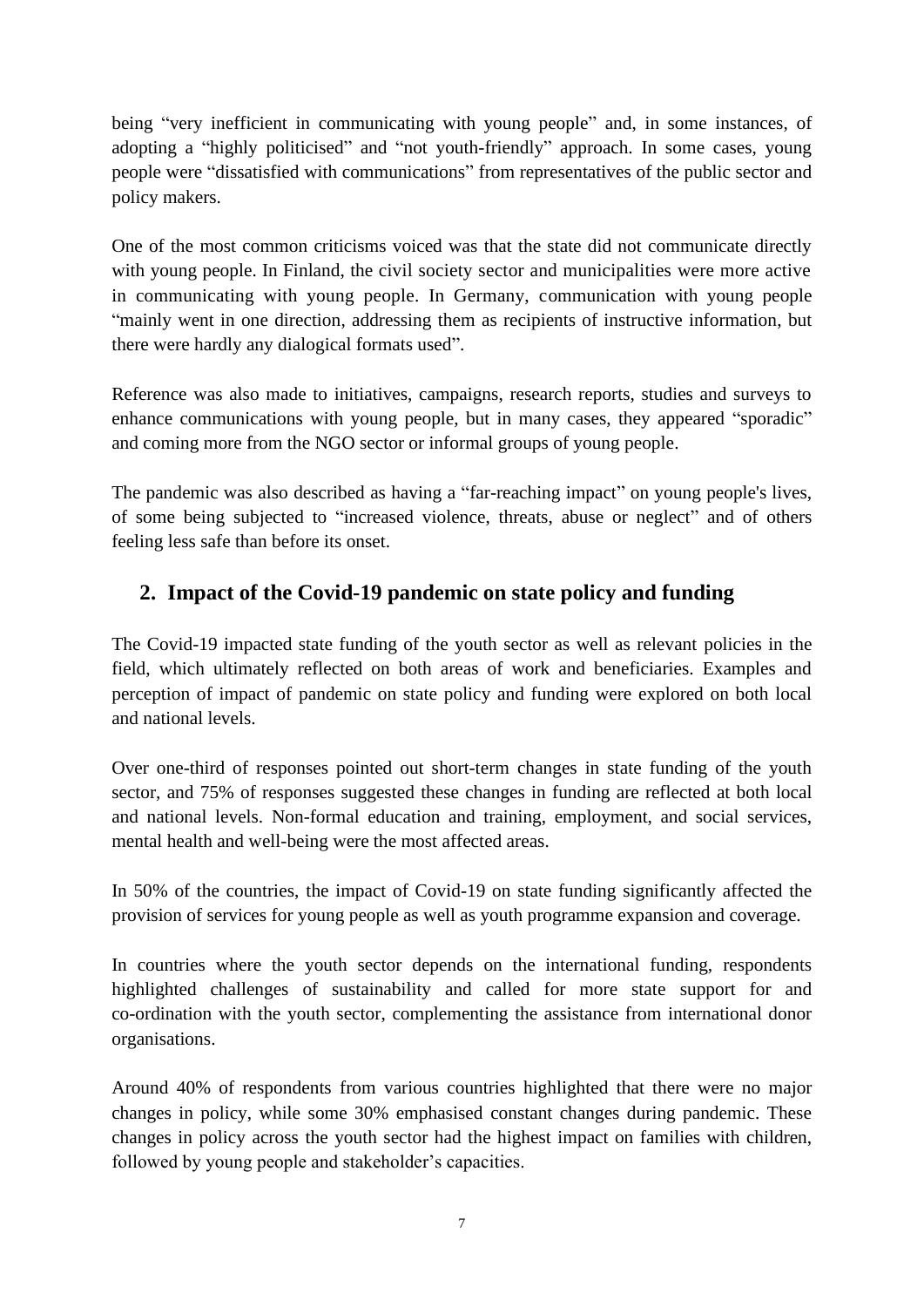Non-formal education and training, and mental health and well-being were the two most affected fields.

There is a visible consensus that no specific policies were introduced to support navigating the impact of the pandemic on the youth sector and its beneficiaries.

Respondents highlighted some interesting examples of innovation and adaptation to the new reality:

- The Croatian Science Foundation launched a call for research organisations on the recovery from Covid-19, which was an adequate and timely policy decision.
- In Malta, the Ministry of Health introduced important and innovative policies and guidelines during Covid-19 to mitigate its impact, e.g., guidelines on healthy eating during quarantine, guidance on staying physically active, and mental well-being guidance for pregnant women.
- In the Czech Republic, Child and Youth Development prepared a call for nongovernmental and non-profit organisations, universities and leisure centres on the implementation of summer camps aimed at reducing the negative impacts of the Covid-19 pandemic on children aged 6 to 15.
- In Cyprus, the results of the Youth Barometer survey that examined the impact of the pandemic on young people's life will further inform policy makers.

In Belgium, the profession of youth welfare worker was recognised as an essential profession by the National Safety Council as of April 2020. In Finland, the municipalities significantly developed digital youth work and detached youth work during the pandemic. This was possible because the existing resources were reallocated. On the other hand, most respondents considered that there was still much to do in policy and state funding to help navigate the impact of Covid-19 impact and set the foundation for post-coronavirus crisis policies in the youth sector.

Recommendations highlighted the need to take vulnerable youth into account when deciding on new policy changes, as well as supporting the economic empowerment of young people and their active participation in public life and democratic processes. Decision makers are encouraged to increase funding on the local level to mitigate the negative effect of the epidemiological measures that led to a ban of offline activities. Another approach is to increase the funding overall to reduce the donor or funding dependency of the youth sector.

Overall, there is a need for better co-ordination on national and local levels concerning state funding and introducing policy changes to respond to the needs of young people. More analysis will be needed in the future to understand the long-term impact of state funding and policy changes on young people's realities during the pandemic.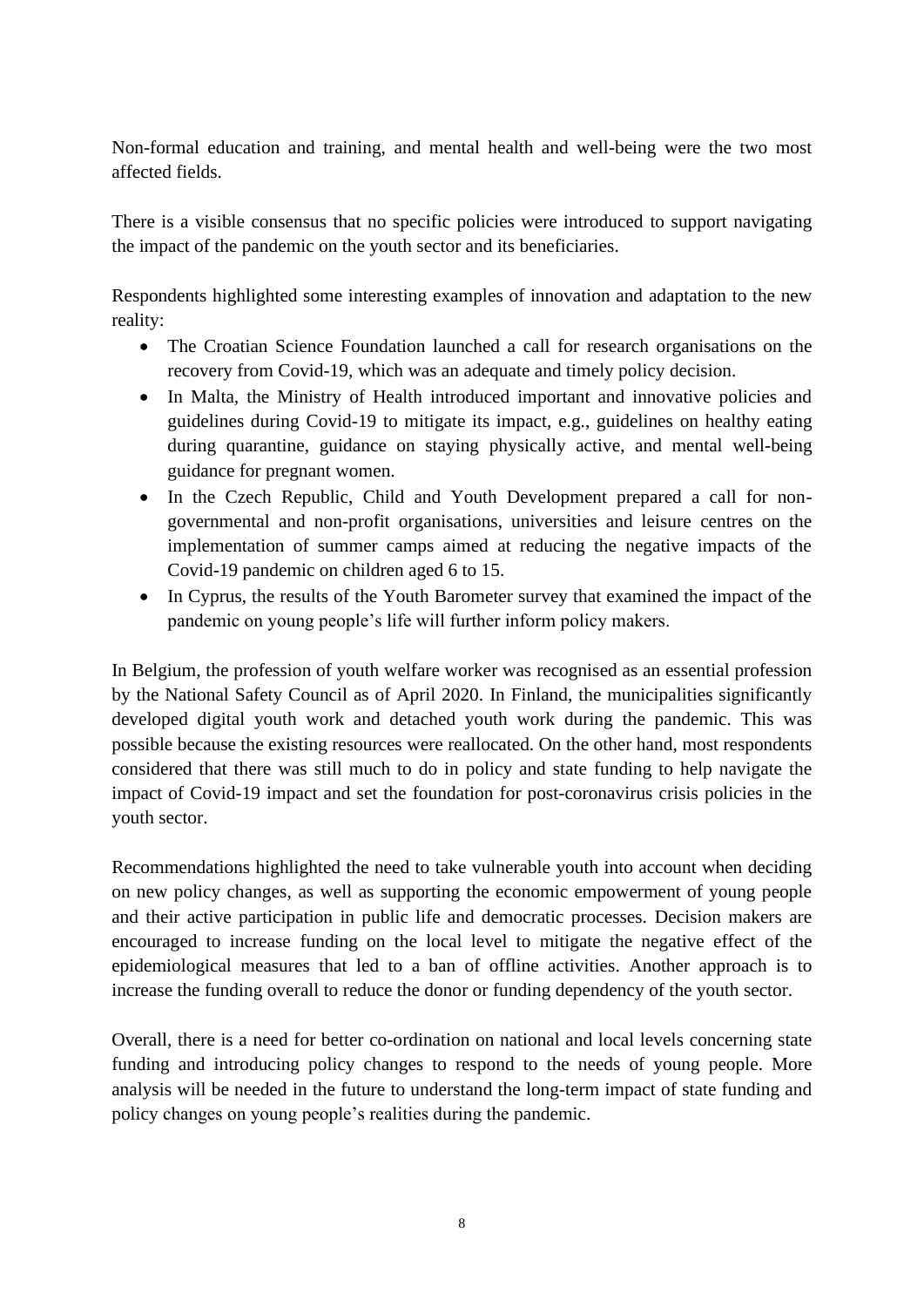# **3. The impact of the Covid-19 pandemic on state-operated programmes, youth work services and other support for young people**

Provision of services for young people was identified as the most important area impacted by the pandemic, followed by programme expansion, outreach capacities, national and international projects and training and research. Only a small number of countries appeared to experience no significant impact.

Young people had limited or poor access to state-operated programmes and services across a range of areas, including non-formal education and training, mental health and well-being, physical health, financial and media literacy, digital skills, employment, social services, civic engagement and human rights.

New programmes and initiatives planned in response to the impact of the pandemic included non-formal education and training, digital skills, mental health and well-being, employment, civic engagement and physical health. However, in almost a third of the countries surveyed, no new programmes nor services were planned in response to the pandemic.

The impact of the pandemic meant that many programmes and services had to go online or be delivered virtually. While funding in general remained unaffected, reference was made to "cancellations", "delayed" or "hindered" projects and a shift towards services that were more aligned with social work. In certain instances, funding was "uncertain", or "dependent" on foreign donors, as mentioned by respondents from Albania and Bosnia and Herzegovina, or on European programmes, such as Erasmus+, as was the case in Romania. In North Macedonia, funding of youth centres in several cities was delayed due to the pandemic.

In some instances, there was a shift in focus because of the pandemic. In Austria, many projects had to be cancelled and youth work focused on individual counselling, which was closer to social than to youth work. A national volunteer exchange programme in Serbia called "Youth rule", supported by the Ministry of Youth and Sports and which is global in scope, was run only at the national level during the pandemic.

Programmes in youth care and psychological support were severely impacted and young people's mental health and well-being were adversely affected, particularly for those who were at-risk and/or marginalised.

There were, however, state sector initiatives that sought to address such issues. The State Office for Demography and Youth in Croatia employed emergency mental health phone numbers as part of its information campaign. The Ministry of Children and Families in Norway appointed a national co-ordination group to assess the effects of the pandemic on public services offered to children and young people. The group pointed to the need for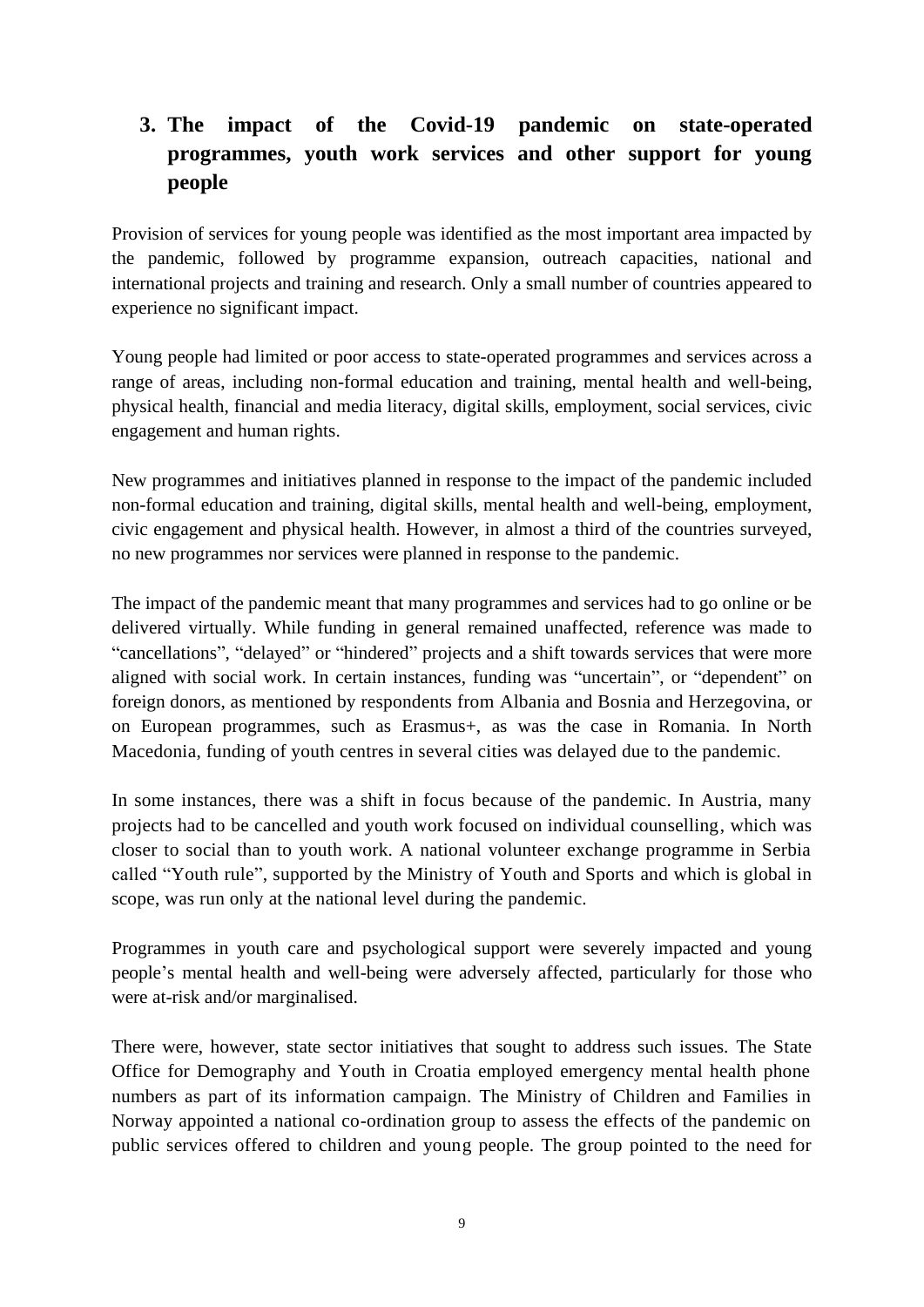stronger compensatory measures to mitigate the effects of the pandemic on vulnerable children and young people.

In Belgium, a new project titled "Strengthening the resilience of children and young people in vulnerable situations" was initiated. The Ministry of Education, Youth and Sports in the Czech Republic announced plans for a new funding programme for NGOs working with children and youth. In Finland, the state continued to allocate resources based on the youth policy programme 2020-2023 and additional funding was allocated to outreach youth work and school-based youth work to combat the effects of the pandemic.

There is evidence that digital youth work services, ad hoc smart youth work and other innovative practices were adopted.

In Georgia, the Youth Agency adjusted and partially digitalised its youth policy implementation process. In Malta, the National Youth Agency invested in digital infrastructure that enabled it to move all its programmes online. Digital social work services were also offered to young people in Finland through chat services and social media. In Serbia, a component on digital volunteering was introduced where programmes, including digital youth exchanges or digital youth clubs, were organised in the digital space.

In some countries, the impact of the pandemic on state-operated programmes and services was less evident. There were no youth sector employment cuts in Luxembourg nor in Malta. In Norway, state funding increased in a number of areas – especially labour market measures and mental health support, while in Serbia, funding for the Ministry of Youth and Sports also increased.

# **4. Impact of the Covid-19 pandemic on NGO programmes, youth work services and other support for young people**

Views and assessment of the impact of Covid-19 on NGO programmes, youth work services and other support for young people vary among the respondents. There were both positive and negative developments and examples.

Provision of services for young people and national and international project implementation were affected by the pandemic, according to two-thirds of respondents. Covid-19 also had an impact on salaries and human resources in the NGO sector, including programme expansion and coverage.

On the other hand, young people had moderate or low access to programmes in non-formal education, training and civic engagement. Some answers suggest that volunteering programmes, including digital activism, were highly accessible. Views vary on young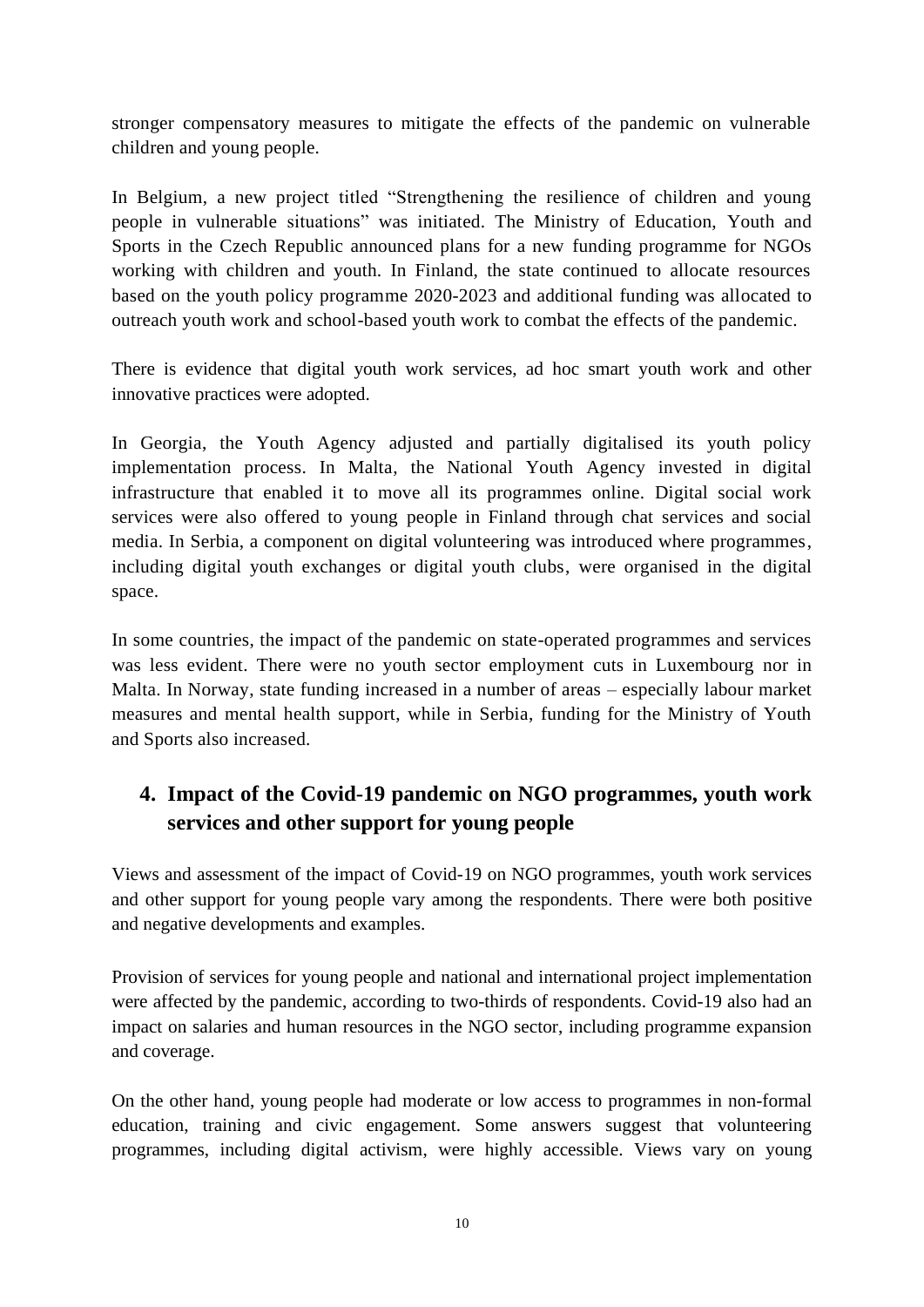people's access to mental health and well-being, physical health that is not limited to the outdoors and social services.

Respondents highlighted that services such as non-formal education and training, mental health and well-being and civic engagement, should be considered in future planning. These are followed by the suggestion of programmes, services and support to be provided to young people in the areas of physical health that is not limited to the outdoors, employment and social services. These were some of the areas most impacted by changes in state funding and policy of the youth sector.

Correspondents also provided examples of positive developments of the impact of Covid-19 on NGO sector programmes, youth work services and other supports for young people.

The NGO sector in Georgia implemented Covid-19 mitigation measures and projects funded by the National Youth Agency. These included a large-scale volunteer project called Youth Volunteering in Response to the Covid-19 Pandemic, undertaken by the NGO Helping Hand with the support of UNICEF Georgia and the National Youth Agency.

The NGO sector in Belarus communicated with young people through information campaigns. Organisations in the Czech Republic freed up their volunteering capacity and expanded their activities to help those in need. Financial, legal or psychotherapeutic consultations and advice were provided. Additionally, many organisations were involved in the production of protective equipment and educational materials and a significant part of the non-profit sector largely replaced its standard project activities with the provision of humanitarian aid.

The Union of Youth Work in North Macedonia finalised a training course for youth workers, based on the accreditation for youth work provision by the Centre for Adult Education within the Ministry of Education and Science. In Estonia, mental health got a lot of attention. Additionally, various initiatives for youth workers, e.g. webinars for youth on how to cope with the Covid-19 fatigue, were organised by the Estonian Association of Youth Workers.

In Italy, the Digital Civic Service project aimed to train 1 000 young volunteers to understand and promote digitalisation. The project stemmed from the co-operation of the Department for Youth Policies with the Department for Digital Transformation. In Malta, the Loneliness Response Line was an example of a Young Men's Christian Association (YMCA) YMCA response to the problem of increased isolation and loneliness. In addition, the Donate Your Words campaign reached out to people who were ready to record a short video to support the cause to combat loneliness in young people.

Negative developments suggested by respondents mostly point to the continuation of the shrinking of the youth sector, with many youth organisations being on the brink of closing and their outreach severely affected. For example, in Poland, the first study of May 2020, involving 700 foundations and associations, found that 60% of them suspended all or most of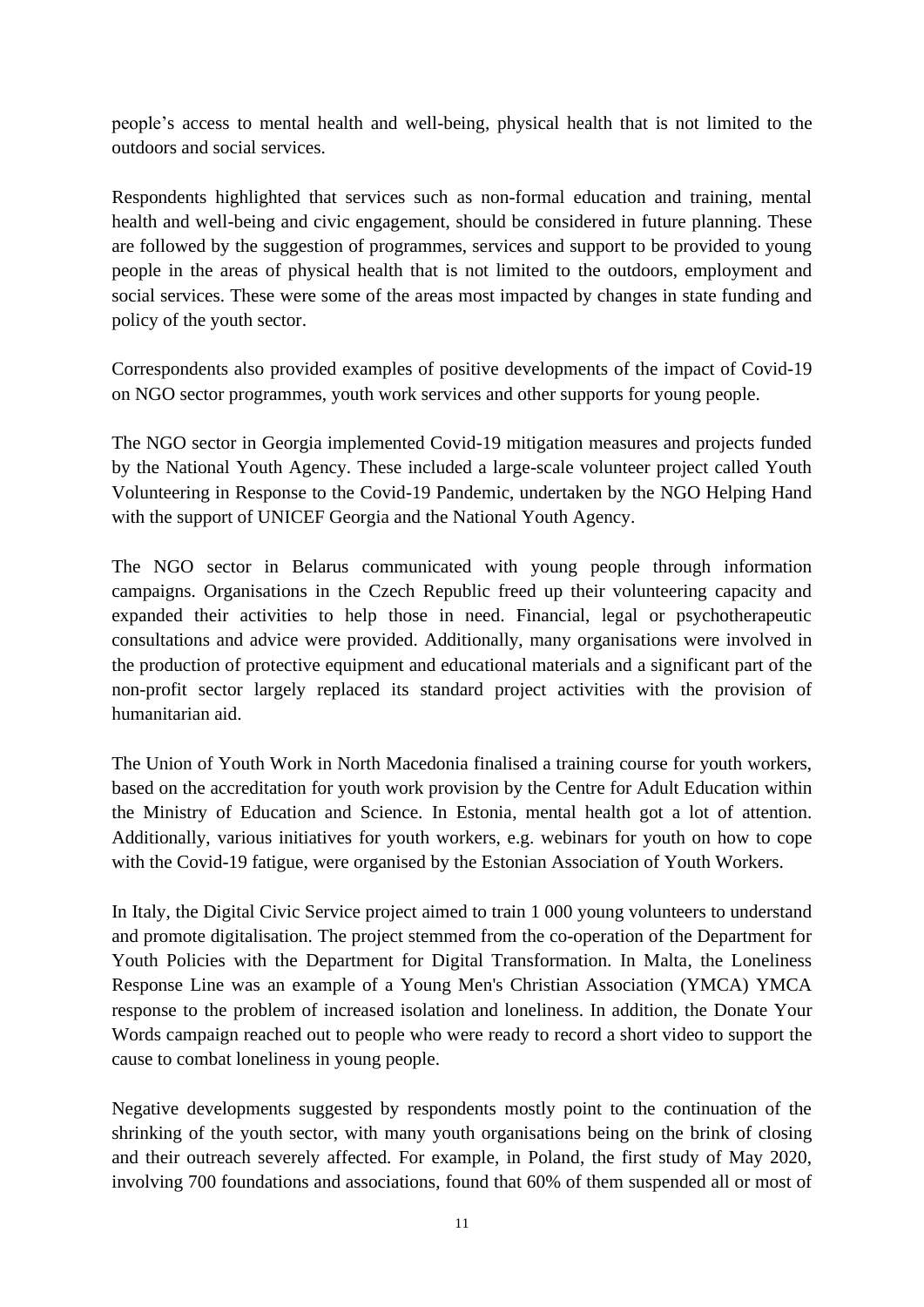their activities. The most severely affected were the organisations operating in rural areas (80% of them) as well as sports and cultural organisations. In Romania, the interests and concerns of young people were seen as a relatively low priority.

In the Irish context, young people themselves highlighted their concerns around the economic impact of the Covid-19 on the rise in youth unemployment, which reached 45%. In Cyprus, over the past year, most NGOs working with young people reported that their sustainability was in danger, mainly because their funding was based on EU-funded projects and most of these projects had to be cancelled or postponed. In Serbia, many programmes needed to be carried out online or in a hybrid form. This meant that some young people had easier access to programmes, while young people who did not have access to the internet were excluded.

Most respondents highlight that the negative impact on the youth sector programmes, services and support will strongly affect the lives of young people at risk of poverty and exclusion or of being marginalised, with a particular negative impact on their mental health and well-being. The lack of sustainability, funding and flexibility of all stakeholders involved is seen as the greatest challenge in tackling the impact of Covid-19 on services, programmes and support for young people in the coming period.

# **5. Impact of the Covid-19 pandemic on the mental health and wellbeing of young people**

All countries indicated the strong impact of the pandemic on the mental health and well-being of young people, and slightly less so on youth workers/volunteers. This may be indicative of the greater adverse impact of the pandemic on young people than on other age groups, excepting the elderly.

The effectiveness of the state sector in meeting the mental health needs of young people and youth workers/volunteers was generally uneven, with a stronger presence at the national level and weaker at the regional and local levels. In some countries, the overall effectiveness of the state sector appeared weak at all levels – national, regional and local.

There was also some variation in the response of the NGO sector in meeting the mental health needs of young people and youth workers/volunteers. At national, regional and local levels, the response was generally strong, if only adequate in some instances. It was rarely rated as weak.

Many countries conducted initial surveys or research on the impact of the pandemic on young people and all attested to the severity of its impact.

In Belgium, research conducted by the Children's Rights Knowledge Centre and the Flemish Office of Children's Rights showed that children and young people had been greatly affected by the pandemic. The Estonian Youth Mental Health Movement carried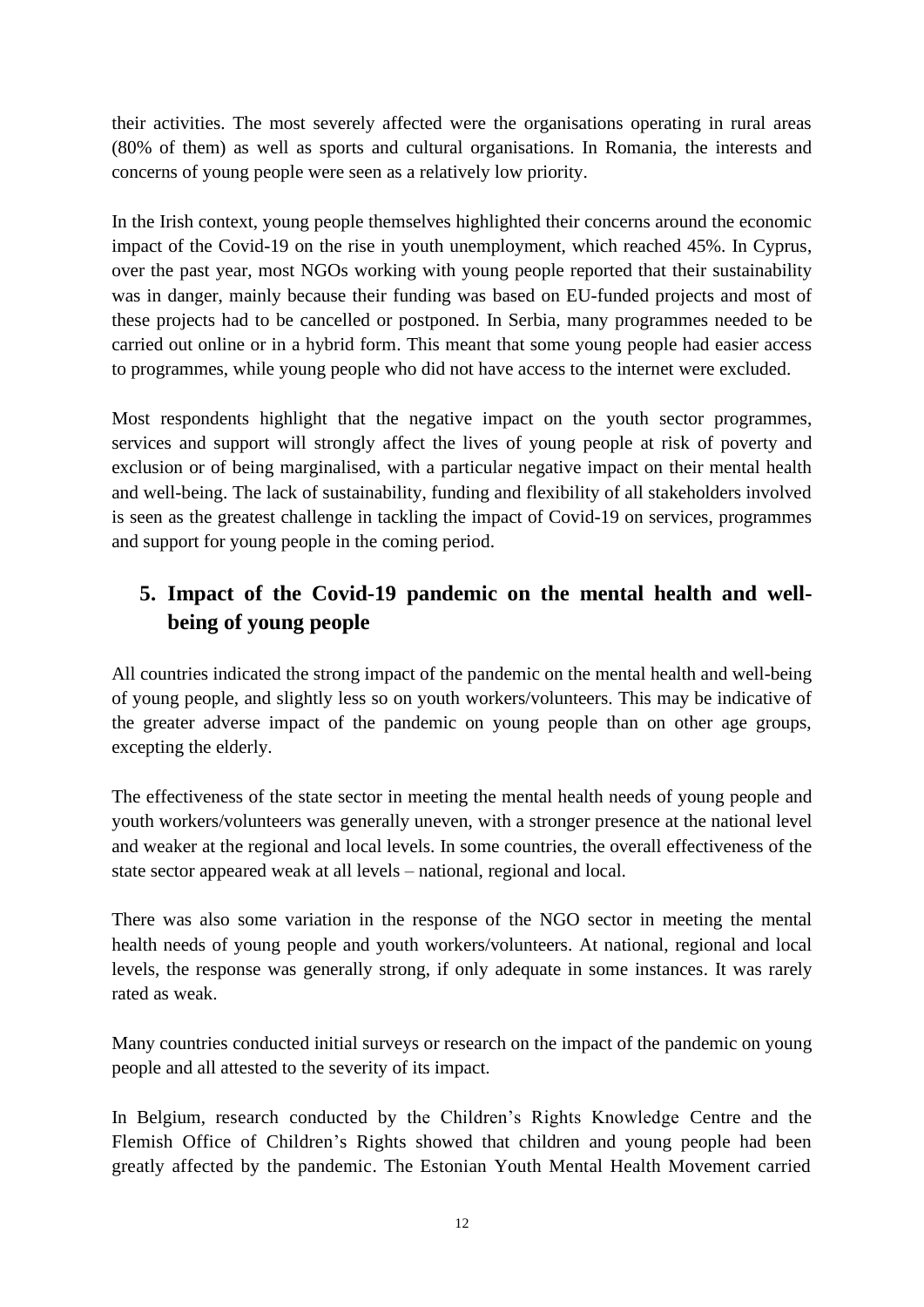out a survey on how young people's mental health had been impacted by the pandemic.

A survey by the Finnish Association for Mental Health (Mieli) found that the pandemic had negatively impacted on the mental health of over half of young people aged 18 to 34, that one in ten had seriously considered committing suicide and that low-income groups had been disproportionately affected. In Poland, regional education authorities carried out an analysis of young people's needs with respect to mental health.

In Romania, a study conducted by UNICEF found that the well-being of one in seven children and young people had been adversely affected. A study conducted by the Youth Council of Serbia in 2020, titled Youth Life in Serbia: the Impact of the Covid-19 Pandemic, found that a third of young people reported deterioration in their mental health during the pandemic. In Cyprus, 57% of young people surveyed indicated that they had been badly affected by the pandemic. In Ukraine, almost one in four young people felt less safe as a result of the pandemic.

Anxiety, stress, monotony and feelings of insecurity and uncertainty were reported. Some surveys indicated over a third or a half of young people's mental health having been badly affected. The pandemic significantly worsened existing mental health problems and led to a sharp increase in mental illnesses, especially among children and young people. The pandemic was described as having "a catalytic role for mental health problems", resulting in "an increase in anxiety, fears, phobias and negative experiences" and leading to "sleep disorders, anxiety symptoms, and persistent symptoms associated with post-traumatic stress", more young people in psychiatric care and increased consideration of suicide. The greater vulnerability of young people from low-income and socially disadvantaged backgrounds, young migrants, young women and young people experiencing homelessness was also evident.

While the effectiveness of the state sector in meeting the mental health needs of young people and youth workers/volunteers was generally uneven, there were instances where the sector was more active, with great variations between countries and levels of governance.

At the national level, there were examples of online counselling, live discussions on social media, surveys on mental health, digital health campaigns, 24/7 online and telephone counselling for vulnerable young people and student-organised campaigns providing practical advice for young people on how to cope with work and studying during the pandemic.

At the local and municipal levels, there were examples of counselling for young people at risk of mental health problems and online support and advice, as well as medicopsychological consultations for young people at risk, conferences on the mental health needs of young people and youth workers during and after the pandemic and projects on supporting young people experiencing homelessness.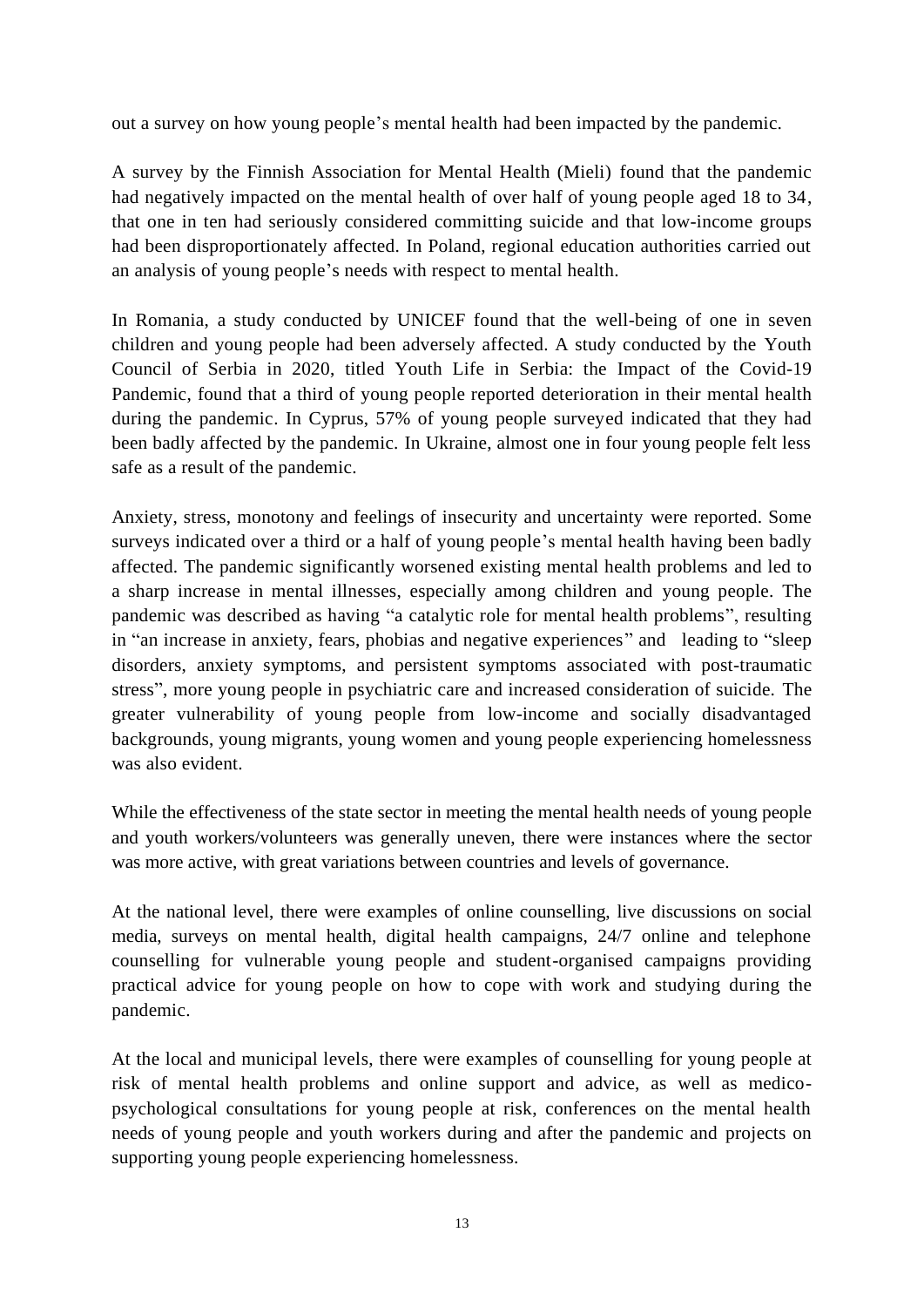In Cyprus, the Youth Board undertook various actions targeting the mental health needs of young people, including individual and group counselling and free online psychological support. The State Office for Demography and Youth in Croatia opened a counselling telephone line together with the Croatian Psychological Chamber to support young people struggling with mental health issues. Additional finances were allocated by the government in Estonia to NGOs that offer counselling services for young people aged 15 to 26.

Some municipalities in France offered online medico-psychological consultations for young people, while the Ministry of Solidarity and Health launched a digital awareness campaign aimed at the general public, but with particular focus on 18- to 24-year-olds. In Finland, the state allocated resources to promote the well-being of the young through school-based youth work and other projects.

A digital information portal, I am Everything (*Ich bin alles*), was launched in Germany to address issues of depression and mental health in children and young people. The children's rights organisation Save the Children and the Karuna social co-operative started a joint emergency-aid project for homeless young people between the ages of 14 and 27 in Berlin. The National Youth Agency in Malta launched the mental health campaign Youth Worker Online, offering support and information on well-being to young people, while in Poland, the Ombudsman for children opened a special telephone line to support young people.

Responses of the NGO sector in meeting the mental health needs of young people and youth workers/volunteers at national, regional and local level varied, reflecting the uneven level of mental healthcare and disparities between more urban and rural communities.

NGOs provided information and counselling for young people with disabilities; initiatives for young people and youth workers with mental health needs; counselling services for young people and related initiatives with support from the state sector; self-analysis diaries for young people; podcasts; discussion groups for youth workers; crisis psychological helplines and remote counselling for rural and isolated young people; and psychologicalsocial educational platforms to help those with mental health issues. There were also examples of co-operation between teachers, youth workers and health professionals to address the mental health needs of young people.

Several initiatives were undertaken by the NGO sector in Cyprus to address the mental health needs of young people and youth workers. In Croatia, youth centres in Karlovac and Varazdin offered counselling services for young people at risk of mental health issues.

The Estonian Association of Youth Workers started the podcast Youth Work Talks, where youth workers shared practices; and NGOs undertook several initiatives, many in cooperation with the state sector, including a self-analysis diary for young people. School teachers and youth workers in Estonia also co-operated to re-establish contacts with young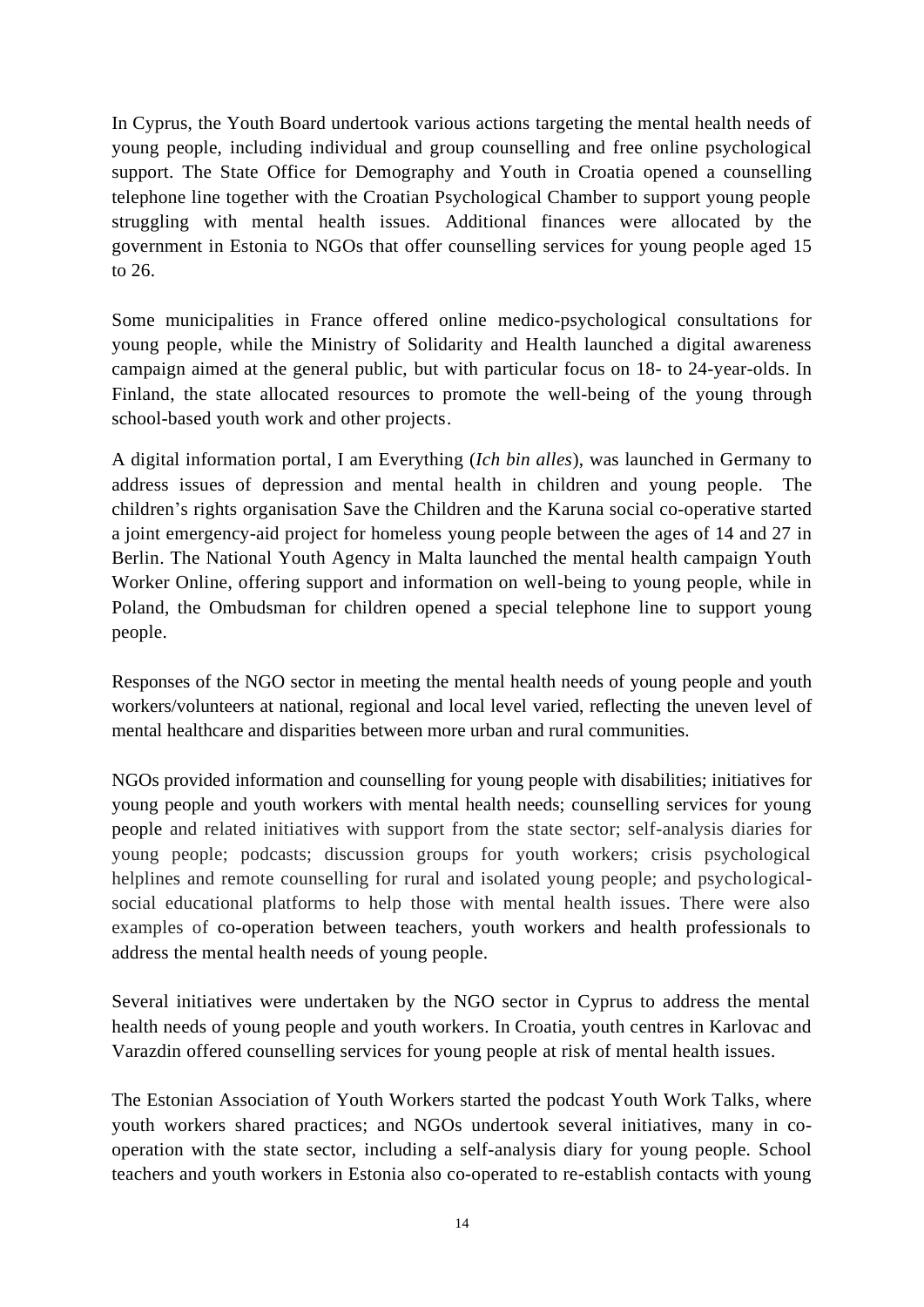people who had difficulties keeping up with their learning.

In Ukraine, the state-operated programme Youth Worker, which aims to improve the competencies of youth workers, also went partially online.

The Richmond Foundation in Malta provided a 24/7 support line for all young people experiencing problems. The National Alliance of Students in Romania ran a campaign providing practical advice for young people on how to cope with working and studying during the pandemic.

UN bodies, such as UNESCO, UNICEF and WHO, the National Red Cross and private bodies and foundations were also pro-active and worked in co-operation with the state and NGO sectors, especially in Eastern Europe, in conducting surveys and other initiatives to identify and address the mental health needs of young people.

In Albania, Save the Children, World Vision and other humanitarian organisations provided support and services for hard-to-reach young people, particularly in rural areas. The Belarusian Association of UNESCO Clubs shared the stories of young people around the world that highlighted their role in responding to the pandemic. The Red Cross Society of Georgia established a coronavirus response group, and a project called Youth Volunteering in Response to COVID-19 was implemented with the support of UNICEF.

People in Need Moldova supported NGOs in developing advocacy strategies linked to building young people's resilience during the pandemic. In North Macedonia, international organisations adapted their funding for NGOs, to enable them to respond more effectively to the needs of young people. The Ministry of Youth and Sports in Serbia, in co-operation with UNICEF and WHO, participated in online sessions dedicated to the topic of youth mental health, called "How to protect your mental health during the coronavirus".

# **6. The impact of the Covid-19 pandemic on digitalisation during the pandemic**

The cross-country survey explored the impact of Covid-19 on digitalisation and relevant processes on young people and on practitioners. The survey looked at digital capacity (access, tools, equipment) on the one hand, and at digital knowledge and training on the other.

Young people seemed to be well prepared to meet the challenges posed by the pandemic. Practitioners were well prepared to meet challenges related to digital knowledge and training at the national level. At regional and local levels, the impact of Covid-19 was seen as rather neutral, which means that the pandemic had no significant impact.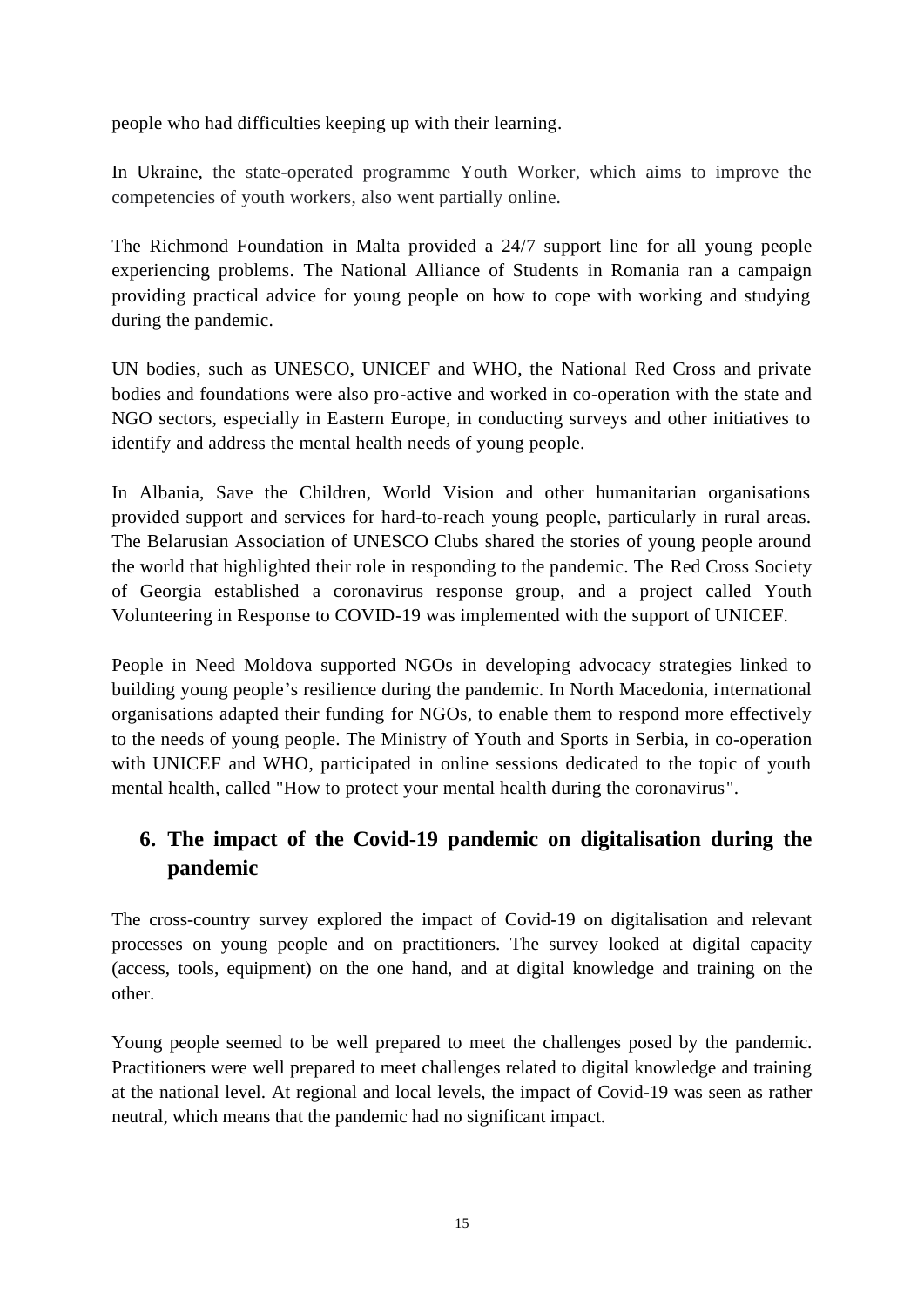Examples point to a weak or very weak capacity of practitioners and young people, as youth workers and volunteers faced difficulties and spent time finding the proper digital tools and purchasing licenses and equipment. These challenges were more present at the local level. Young people had to move rapidly to a distant/online mode of education and a lack of equipment was identified as one of the major issues.

Some responses point to the problems associated with the overall process of digitalisation in some countries, including limited access to the internet, limited access to equipment, variation across geographic locations and limited financial resources. Additionally, young people from minority backgrounds, such as Roma and Travellers,<sup>1</sup> and those with low socioeconomic status also had significant difficulties in terms of access, tools and equipment. Overall, vulnerable groups (those marginalised, with disabilities, and Roma and Travellers) are highly affected by the lack of sustained engagement in digital skills development and training programmes.

Digital fatigue, lack of social interaction, and sustainability of engagement were among challenges posed by the prolonged pandemic.

Some positive examples showing the strong digital capacity of young people and practitioners include:

- in some countries, youth workers, volunteers and students showed great initiative and creativity and provided assistance to government institutions and non-governmental organisations in developing digitalisation;
- in some countries, the overall digital capacity was relatively high, and the overall preparedness of youth workers and young people was also high – for example, youth centres were able to use digital platforms as digital meeting points with young people a few weeks into the pandemic;
- internet providers and donors offered funding to schools that lacked the connectivity and proper budgets for digitalisation;
- national youth organisations were able to quickly provide access to online activities for young people;
- social media was used to enhance digital knowledge and to provide training opportunities on several occasions throughout the pandemic;
- volunteer activities with an online, creative aspect engaged more young people and practitioners in experiencing the digital world.

Respondents identified online safety as a major concern in developing digital knowledge and training. Local organisations were more flexible in adapting and finding solutions to deploy digital learning and training programmes, despite the challenges of digital access, tools and equipment.

<sup>1.</sup> The term "Roma and Travellers" is used at the Council of Europe to encompass the wide diversity of the groups covered by the work of the Council of Europe in this field: on the one hand a) Roma, Sinti/Manush, Calé, Kaale, Romanichals, Boyash/Rudari; b) Balkan Egyptians (Egyptians and Ashkali); c) Eastern groups (Dom, Lom and Abdal); and, on the other hand, groups such as Travellers, Yenish, and the populations designated under the administrative term "Gens du voyage", as well as persons who identify themselves as Gypsies. The present is an explanatory footnote, not a definition of Roma and/or Travellers.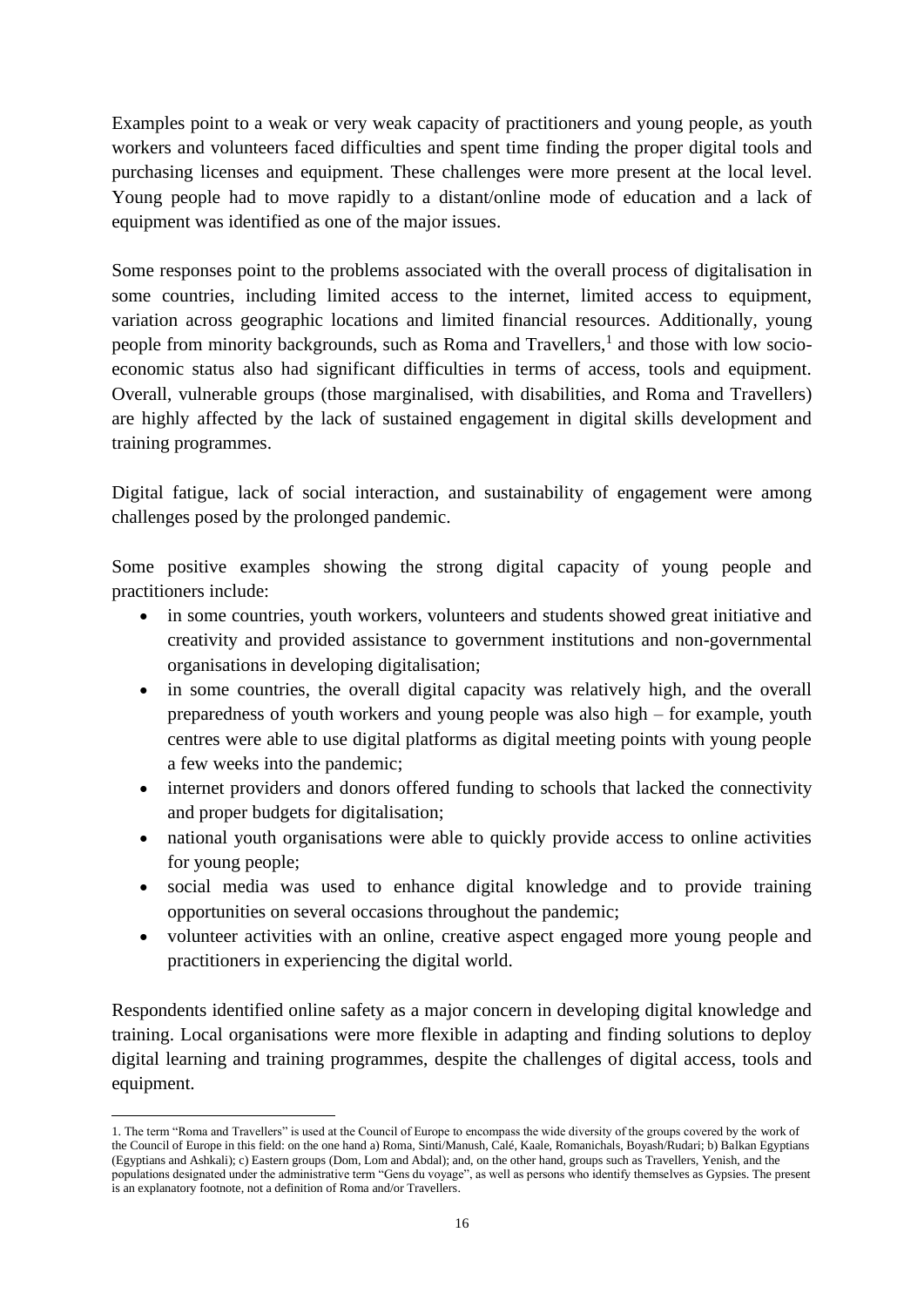Some answers point to the need to raise awareness of the benefits of using digital tools through knowledge development and training, as these are not always positively seen. Youth centres became more creative and flexible in enhancing the knowledge-sharing and digital skills development among youngsters. Although youth practitioners and young people were enthusiastic in using digital tools, it was highlighted that they still needed to be sustainably engaged in training and knowledge development, which was not yet usual practice.

Young people are a priority and should be enabled to equally benefit from and contribute to digitalisation processes at all levels. In that regard, some positive examples are worth noting, such as in Cyprus, where equipment and licenses for digital tools were funded for the projects approved through the national funding schemes "Recover20" and "Youth Initiatives". In Georgia in 2020, the Youth Agency grant programme supported several projects aimed at raising digital competencies among young people. In Estonia, on the national level, an open call on youth initiative projects focused on projects raising youth digital competencies. In addition, the national youth information platform Teeviit offered training to young people on digital competencies in different formats.

In Romania, at the end of 2020, the Ministry of Youth and Sport allocated additional budget to equip 33 Youth Counselling Centres with a computer and printer. The Ministry of Youth and Sport also ran two sets of training courses for youth workers on how to work with young people not in education, employment or training. The activities took place online and partly covered digital learning. In Belarus, the database of over 1, 000 volunteers working on the topic of Covid-19 was set up in Minsk. In Malta, the National Youth Agency, in collaboration with Agenzija Sapport, provided online sessions for young people with disabilities to create more awareness on the use of secure internet access.

The Covid-19 pandemic exacerbated some challenges, while planting a seed of innovation and flexibility on different levels across the youth sector. These effects and challenges continue to affect the lives of young people in the ever-changing reality of the Covid-19 pandemic.

# **7. Youth issues that should be prioritised under European recovery programmes**

Mental health and well-being were identified as the most important issue for young people to be addressed by European recovery programmes. Other significant priorities included employment, digital skills, civic engagement, social services and non-formal education and training.

These other priority areas can be characterised as two-dimensional and mutually supportive, aimed at addressing the economic and social consequences of the pandemic that impacted young people in particular.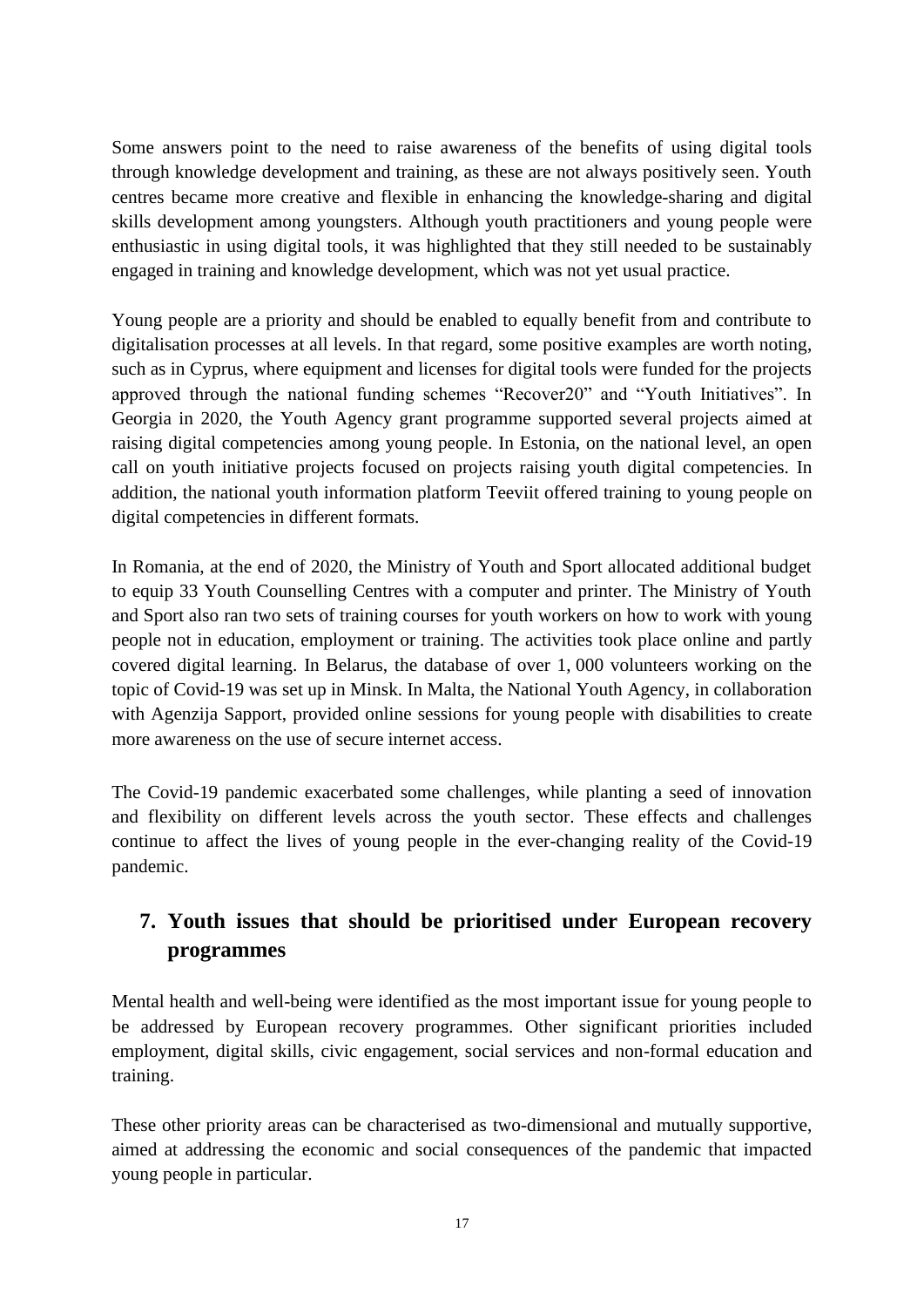One of these dimensions relates to work, with a focus on employment prospects and opportunities and up-skilling, particularly of digital skills. The need to focus on young people excluded from the labour market and for tailored integration pathways to employment were also highlighted by a number of countries.

The second dimension is social and educational, with a focus on civic engagement, social services and non-formal education and training. Some countries also stressed the importance of strengthening social infrastructure, the range of social and community services – including mental health services available to young people – and the need to minimise the gap, exacerbated by the pandemic, between less well-off young people and those more privileged.

#### **8. Looking forward to post-pandemic reality**

Correspondents provided rich examples of good collaboration in their countries that has the likely potential to strengthen social capital and create an enabling environment for youth to thrive in the coming period, while still facing the adversity of the Covid-19 pandemic.

The correspondents highlighted employment, mental health support and opportunities for civic engagement as the top three needs of young people. Several responses also include access to financial support and media literacy. A few correspondents pointed to the need to invest in the youth work sector as a primary supporter of young people, highlighting the importance of both financial and capacity-building support to create quality programmes that can respond to the needs of young people, complementary to formal education.

Correspondents highlighted the need for financial support to enable sustainability and broader coverage of programmes and opportunities to build and enhance digital capacities as the priorities for the youth sector/youth organisations/NGOs working with young people in the pandemic. While they created stronger ties between local, national and regional programmes and supported capacity building, they struggled with sustainable human resources in a shrinking youth sector space. There is also a growing opportunity for enriching links with schools and creating a model of school-based youth work.

Most correspondents agreed that the top three most significant policy changes to be considered in light of the pandemic include:

- 1. revision of policies in education, including the aspect of digital skills development and online access;
- 2. revision of mental health policies, taking account not only the psychological effects of the pandemic but the consequent mental health effects caused by lack of access to employment, civic participation and social inclusion;
- 3. revision of policies on financial support and capacity building for the youth sector, with a focus on inclusive and participatory practice.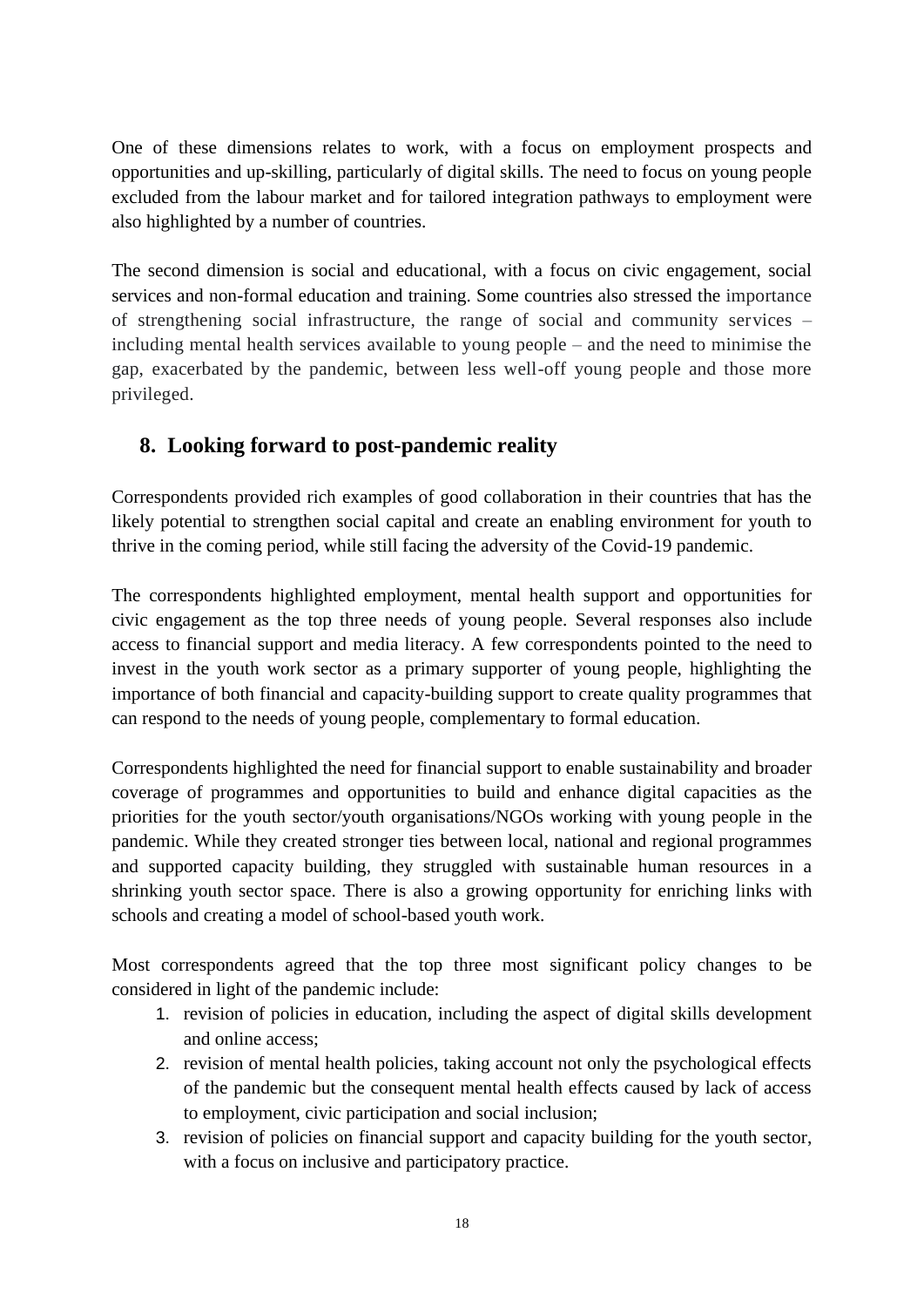Correspondents highlighted the importance of cross-sectoral approaches and strengthening the evidence base to understand the links between the needs of the youth sector and of young people at local, national and regional levels. To mitigate the impact of the Covid-19 pandemic on young people, correspondents provided an insight into actions, programmes and measures planned for the coming months. Some of these, looking at their mid-term impact, include employability and employment schemes for vocational training and/or employment of young people, especially young people not in education, employment or training, programmes for the enhancement of entrepreneurial skills, and innovation grants.

In the area of digital skills development, these include educational programmes on new technologies, technical support, providing devices or financial support to obtain these.

Correspondents highlighted the need for programmes that support mental health and wellbeing, with a primary focus on reducing the impact of the pandemic's effects, e.g. counselling.

There is a need to tackle challenges in formal education, including support to prevent dropout and fatigue that emerged during the pandemic, enhancement of digital access to remote learning, and interlinked programmes that combine face-to-face and online engagement. A few correspondents also called for the revision of existing strategies for empowerment of young people and for the enhancement of their participation, for example with more emphasis on outreach activities. They emphasised the need to enhance implementation of national youth strategies and to enable synergies between the local, national and regional levels for better support to young people during the pandemic and beyond.

Correspondents shared examples of co-ordination structures. The cross-sectoral youth working group in Cyprus, set up in the framework of the National Youth Strategy and consisting of representatives from the Youth Board of Cyprus, Ministries, semi-governmental organisations, and the commissioners, with an aim to ensures a cross-sectoral approach. In Georgia, the Youth Agency grants for youth-led organisations focused on regional youth organisations and initiative groups with two thematic directions: to finance projects submitted by young people and to create sustainable youth social (real) and/or virtual spaces with longterm results. In Bosnia and Herzegovina, youth NGOs gathered around the idea of uniting all youth spaces, youth clubs and youth centres under one "umbrella" organisation. The three youth councils representing young people from all over Bosnia and Herzegovina signed a cooperation agreement and are now synchronising most of their actions. The European Youth Card Association in Montenegro provided support for well-being, mobility, non-formal education, and information to youth in collaboration with the business sector. In Moldova, online and offline sessions supporting young people in the pandemic, including an online tool called How Are You Feeling Today? for enhancing mental health, were developed. These tools need to be expanded at both the regional and local level by professional training of specialists.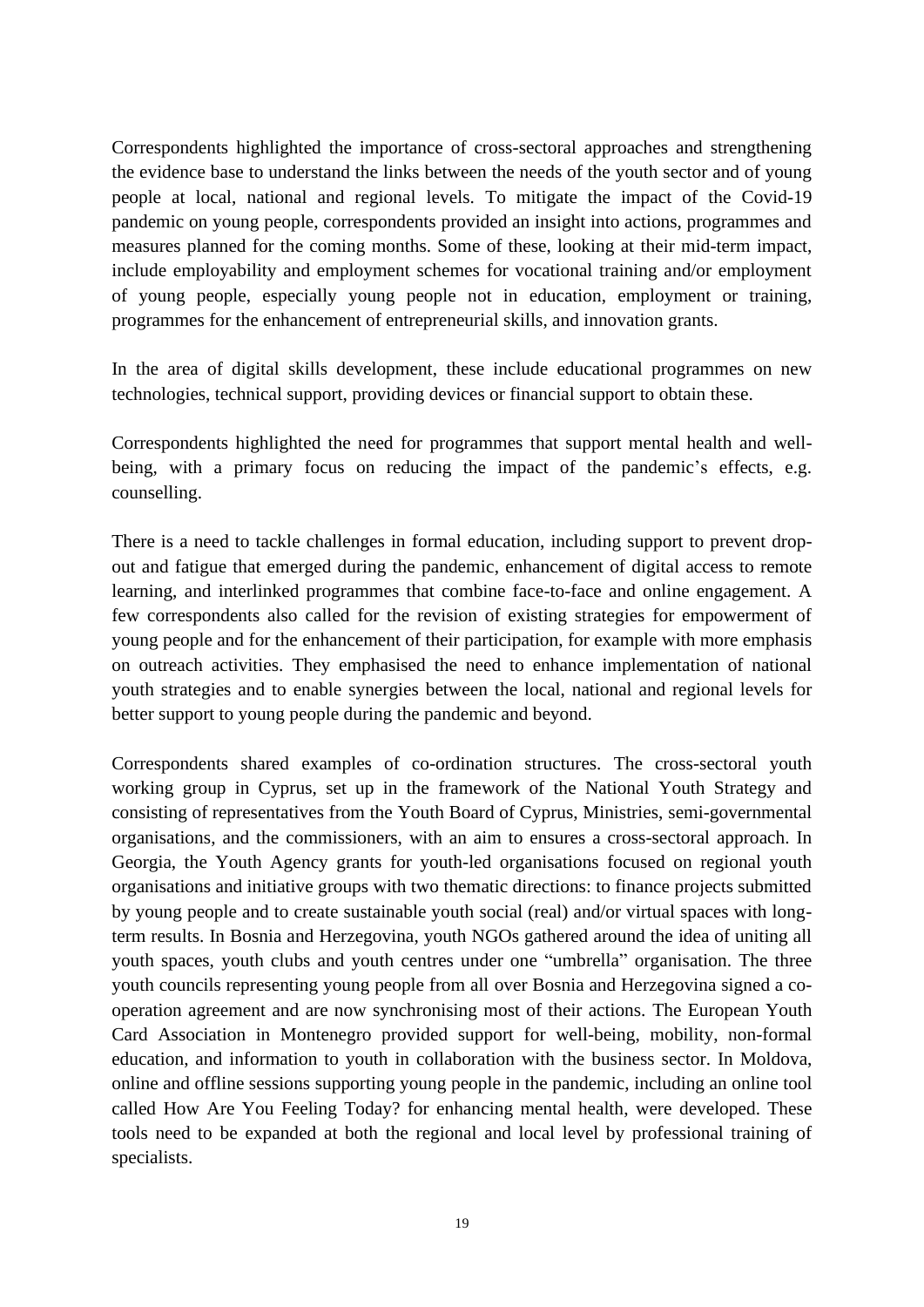Finally, several correspondents highlighted the intersectional nature of the challenges to keep in mind when developing responses to the impact of Covid-19 on young people and the youth sector, given that many countries conducted initial surveys or research on the impact of the pandemic on young people and all attest to the severity of its impact, particularly on young people from low-income and socially disadvantaged backgrounds, young migrants, young women and young people experiencing homelessness.

#### **Conclusions and main findings**

Both the survey in autumn 2020 and the survey in spring 2021 on the impact of Covid-19 were conducted when most of Europe had experienced and was slowly emerging from lockdown, but where the threat posed by the pandemic was still active. Consequently, the responses to both surveys tended to reflect and reinforce each other.

The survey conducted in autumn 2021 sought to explore the significant themes and issues that emerged in the two previous surveys, while also seeking to explore future policy directions.

The surveys covered the following:

- communications with young people;
- funding and policy issues:
- the impact on and response of state-sector programmes and services;
- the impact on and response of NGO-sector programmes and services;
- the impact on the mental health and well-being of young people;
- the digital response to the pandemic;
- future policy directions.

From the onset of the pandemic, official **c**ommunications were targeted at the population in general, rather than at young people, and were often seen as one-way and directional. There were issues with the quality and clarity of official communications and mixed messaging resulting from lack of co-ordination among different stakeholders. While the NGO sector sought a more interactive and innovative approach in supporting young people, shortcomings in sharing information and feedback and opening up dialogue using digital media were lacking.

There is a need for greater co-operation and co-ordination between the state and NGO sectors in communicating with, informing and seeking feedback from young people. Such an approach could avoid mixed messaging and promote a more positive response from young people. Communicating with, informing, and seeking feedback from young people also need to be more interactive. One-way communication needs to be replaced by dialogue and information, and feedback needs to be more widely shared by the state and NGO sectors and young people.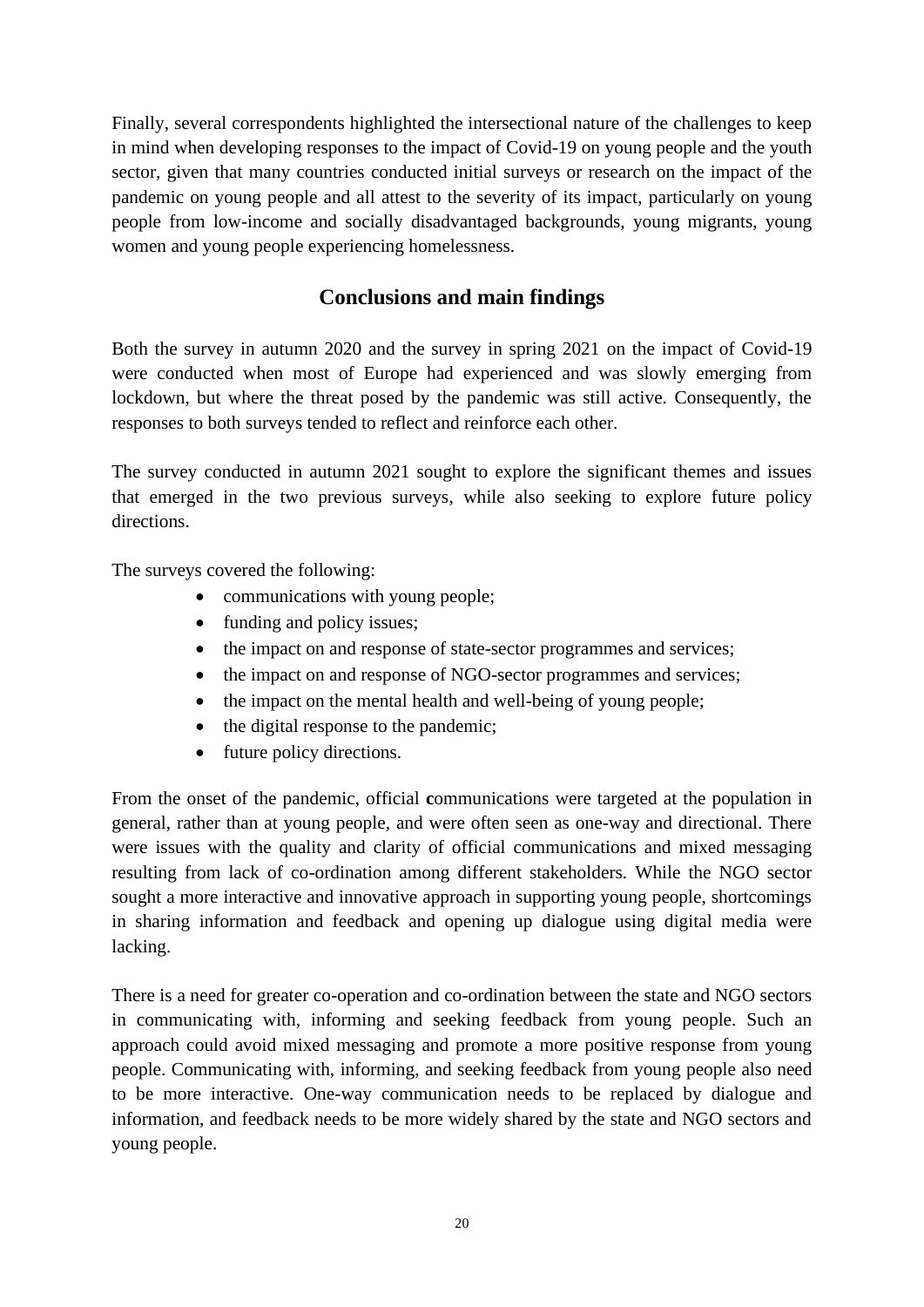In general, state funding for the youth sector appears to have remained relatively consistent during the pandemic and youth policy largely unaffected, though there was evidence of some pressures on both: reallocation or postponement in funding and delays and deferrals in policy initiatives. This may be due in part to the fact that the pandemic did not arrive until the spring of 2020 and that, by spring 2021, the impact of vaccination had begun to be felt. However, these pressures were most evident in expenditure rather than allocation. Consequently, those countries with a well-established and well-funded youth sector were better positioned than those countries that are largely dependent on European project-based funding that they were unable to expend because of the pandemic.

The impact of the pandemic highlighted and reinforced a known dichotomy in the youth sector in Europe. In those countries where the youth sector, including youth work services and other support for young people and youth organisations, are long established, policy or legally based, publicly funded and where youth workers have job stability, the impact of the pandemic appears less severe and the response more managed. In those countries that did not have these underpinning supports, the impact of the pandemic appears more severe and less well managed.

Non-formal education and training programmes and services provided by the state sector for young people were severely impacted by Covid-19 and young people's access to such programmes and services was limited or poor.

The need for social distancing since the onset of the pandemic and the resulting social isolation of young people were important factors in curtailing their physical access to programmes and services. This had two main consequences: deterioration in mental health and well-being and over-reliance on digitalisation.

While all countries indicated the strong impact of the pandemic on the mental health and well-being of young people, it also exacerbated the pre-existing problems. While it might be argued that the end of the pandemic will remove the source and cause of mental distress, this is only true in part.

Many countries conducted initial surveys or research on the impact of the pandemic on young people and all attest to the severity of its impact, particularly on young people from low-income and socially disadvantaged backgrounds, young migrants, young women and young people experiencing homelessness.

It also appears that the state sector was not adequately prepared at either national, regional or local levels for the impact of the pandemic on young people's mental health and that this was due, at least in part, to inadequate policy focus on their mental health needs.

Consequently, mental health and well-being emerged as the most important issue for young people that should feature in European recovery programmes.